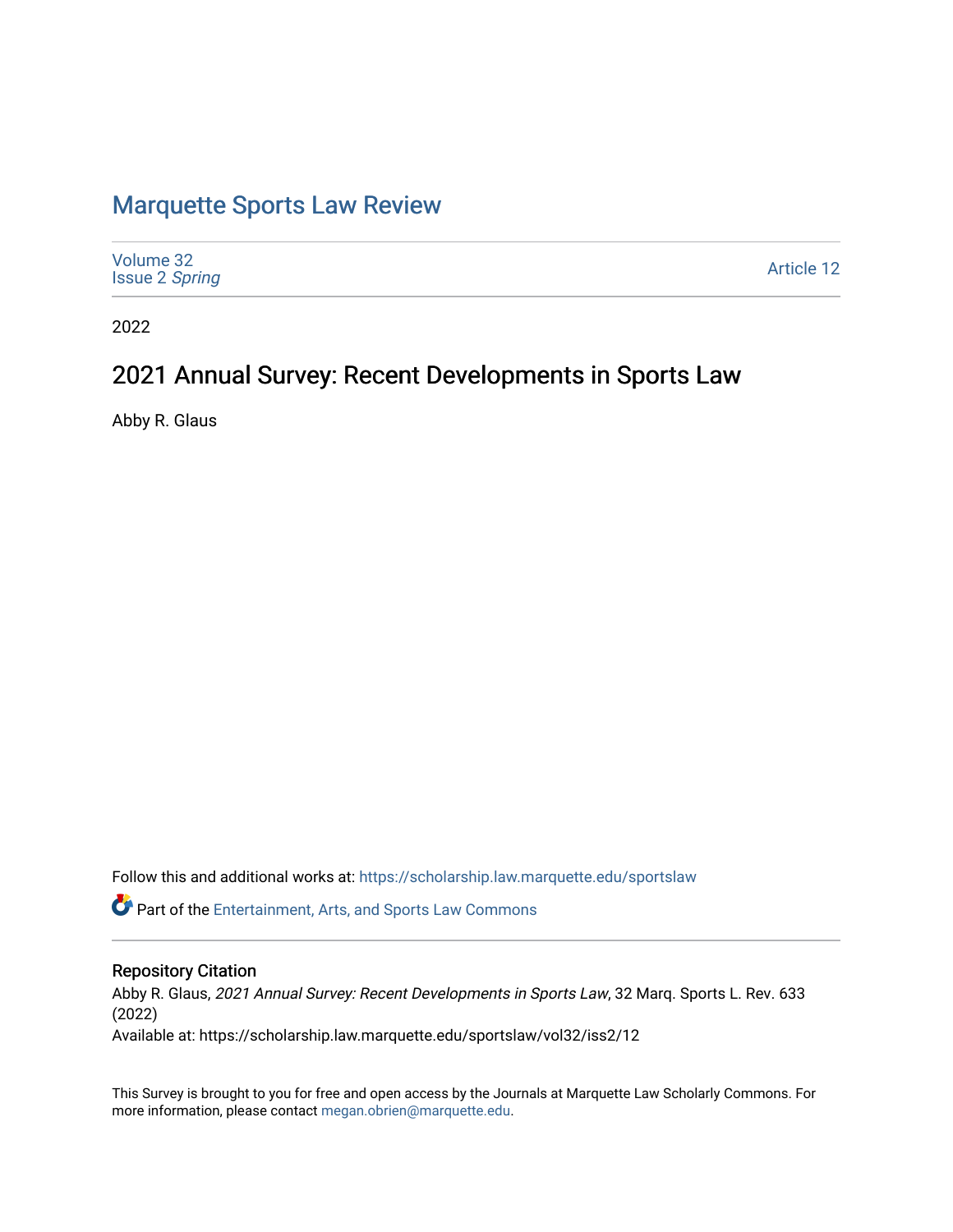# **SURVEY**

# **2021 ANNUAL SURVEY: RECENT DEVELOPMENTS IN SPORTS LAW**

#### **INTRODUCTION**

This Survey highlights sports-related cases decided by courts between January 1, 2021, and December 31, 2021. While every sports-related case may not be included in this Survey, it briefly summarizes a wide range of cases that impacted the sports industry in 2021. The Survey intends to provide the reader insight into the important legal issues affecting the sports industry and to highlight the most recent developments in sports law. To better assist the reader, this Survey is arranged alphabetically by the substantive area of law of each case.

#### ALTERNATIVE DISPUTE RESOLUTION

Alternative dispute resolution involves an alternate form of adjudicating cases. Parties may choose to settle a dispute through arbitration instead of through the court system. These cases arose over contract disputes, in which the contracts involved an arbitration clause. If a party brings a dispute to court when the contract contains an arbitration clause, the opposing party may file a motion to compel arbitration. Other arbitration disputes arise over unfair arbitration decisions.

# *Gilbert v. USA Taekwondo, Inc.1*

 Plaintiffs, elite taekwondo athletes, are part of sexual assault and sex trafficking allegations. After a year of litigation, the plaintiffs and USAT have agreed to arbitration. USAT failed to notify their insurance provider, Markel Insurance Company, of the arbitration. Markel seeks to intervene and argues that they have a right and duty to defend USTA in litigation. USTA disagrees with Markel on this. Markel has been granted the request to intervene and represent USAT and all of their interests in this case.

<sup>1.</sup> No. 18-cv-00981, 2021 WL 2621374 (D. Colo. June 25, 2021).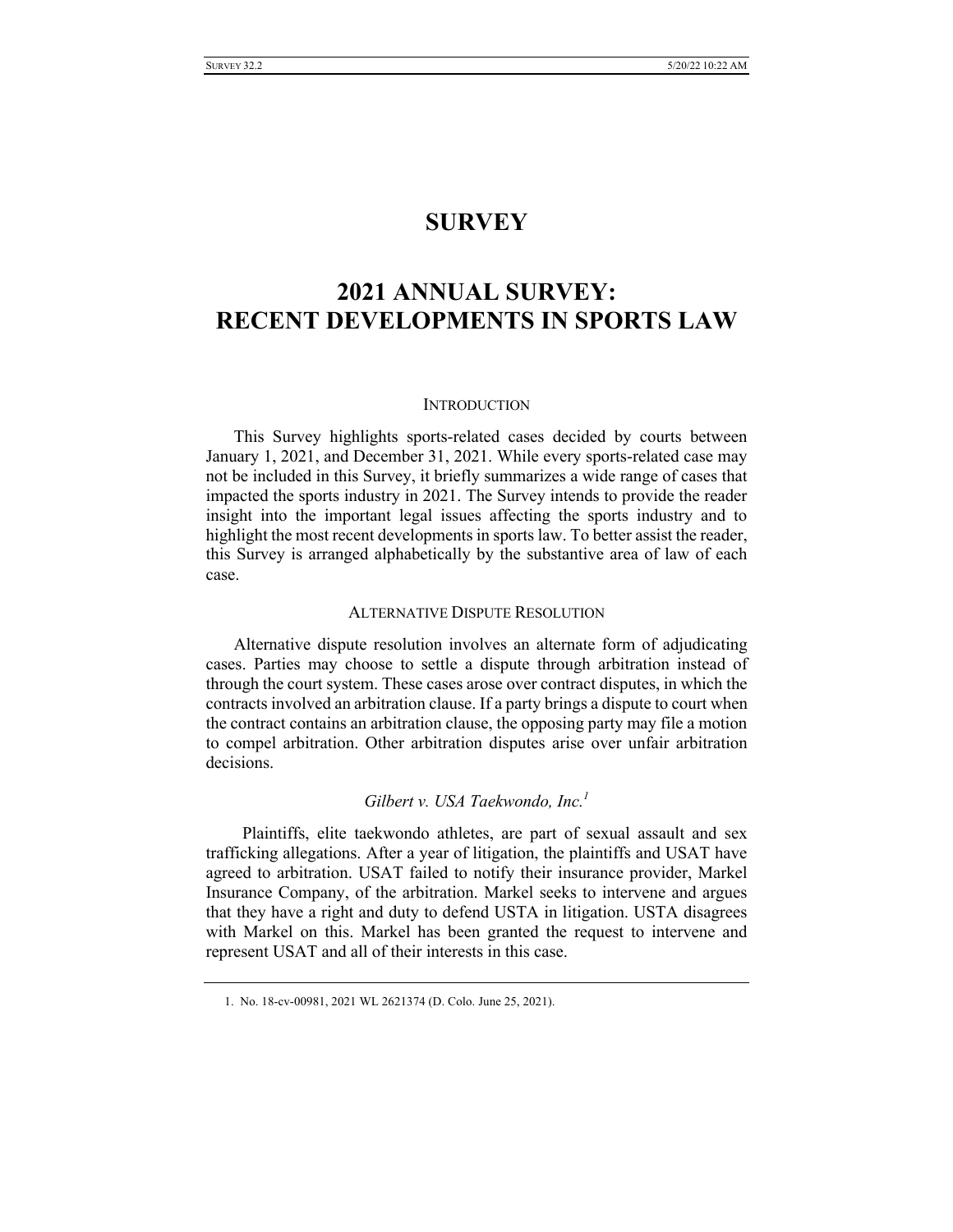#### *In Re National Football League's Sunday Ticket Antitrust Litigation<sup>2</sup>*

 The Court has been asked to compel arbitration by the defendants. The plaintiffs oppose arbitration. Plaintiffs argue that DirecTV's agreement with the NFL to broadcast certain NFL games violates the Sherman Act. The NFL moved to dismiss and then DirecTV moved to compel arbitration. After hearing arguments from both sides, the Court granted DirecTV's motion to compel arbitration.

## *Nyman v. U.S. Ctr. for SafeSport <sup>3</sup>*

Amy Nyman is a gymnastic coach and member of USA Gymnastics. Defendant is the U.S. Center for SafeSport is a non-profit corporation which is responsible for investigating allegation of misconduct involving individuals involved in Olympic sports in the United States. In 2019, SafeSport received a report that Nyman had engaged in physical and emotional abuse of minor athletes. After investigation, Safesport concluded that Nyman violated USA Gymnastics policies and issued sanctions. Nyman requested arbitration. Now Nyman argues that the arbitrator exceeded his authority in issuing sanctions and that the Arbitration Award violates the arbitration rules that both parties agreed to. The Court ruled that the Arbitration Award is consistent with terms of the SafeSport Code; therefore, Nyman's motion to vacate the award is denied.

### *Sanderson v. United States Center for SafeSport, Inc.4*

The Court is addressing the defendant's (United State Center for SafeSport, Inc.) response to plaintiff's temporary restraining order motion, which called into question the Court's subject matter jurisdiction. The Court held that there was a lack of subject matter jurisdiction, and the plaintiff's motion for Temporary Restraining Order is denied as moot.

#### ANTITRUST LAW

Antitrust and trade regulation law exists to protect consumers from unfair business practices and anticompetitive behavior. The Sherman Antitrust Act, alongside various state antitrust laws, prohibits monopolistic behavior and conspiracies to restrain trade. Courts have historically applied the Sherman Antitrust Act in a unique fashion within the sports industry, for example, Major League Baseball's antitrust exemption. Several antitrust cases during the year

<sup>2.</sup> No. 15-2668, 2021 WL 2350814 (C.D. Cal. Apr. 20, 2021).

<sup>3.</sup> No. 3:20-cv-2256, 2021 WL 857084 (N.D. Ohio Mar. 8, 2021).

<sup>4.</sup> No. 21-cv-01771, 2021 WL 3206322 (D. Colo. July 29, 2021).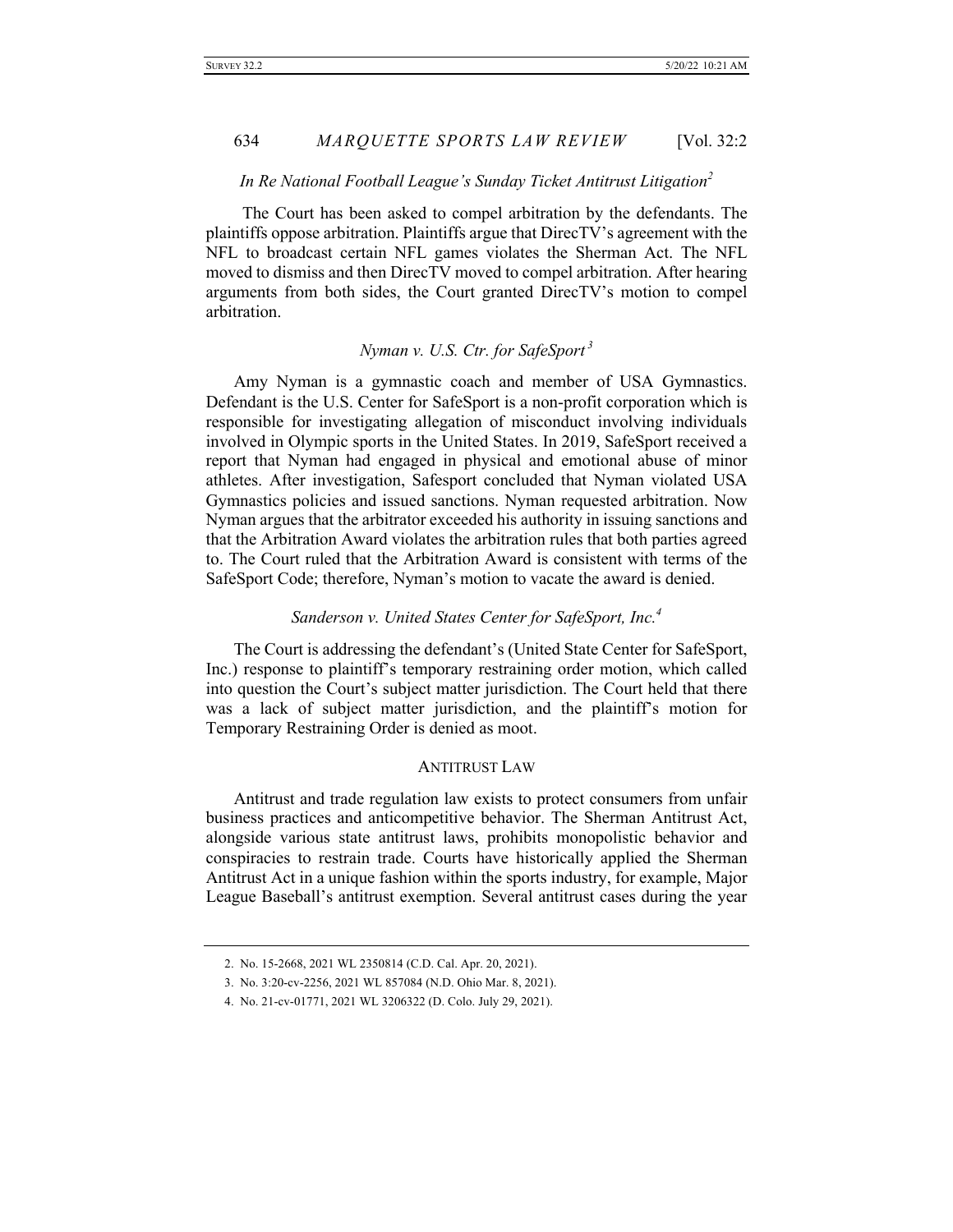pertained to the NCAA and alleged Sherman Act violations— one case in particular making its way to the Supreme Court.

# *House v. NCAA5*

Defendant represents a group of student athletes who are restricted in using their name, image, and likeness for commercial gain while enrolled as a student at any school that is a member of the defendant, the NCAA. The bylaws for the NCAA prohibit any compensation for their NIL outside of scholarships, loans, and other school approved aid. However, the students here challenge that this rule violates federal antitrust laws because they fix the amount of compensation for NIL rights at \$0 and foreclose student athletes from the market value for their NIL rights. This Court denied the NCAA's motion to dismiss the antitrust claim, on the grounds that the NCAA failed to make a showing that the class of injuries college athletes are suffering are not of the type that the antitrust laws were intended to prevent. This set the precedent for many compensation restrictions being lifted, paving the way for college athletes to financially benefit off their own name, image, and likeness.

### *NCAA v. Alston6*

 The NCAA issues and enforces rules regarding amateur sports at the college level. Part of these rules include restricting schools from overcompensating their student-athletes in various ways; therefore, depressing compensation below a market value for these student athletes. Shawne Alston was a college athlete, who represents on a grander stage all college athletes. He alleged the restrictions the NCAA impose on schools, and inversely on their students, is a violation of the Sherman Act by restricting compensation for athletes by the universities. The trial court held that schools cannot universally restrict education-related benefits that schools can offer. The NCAA appealed, seeking immunity from antitrust laws in order to retain a fair market on amateur sports. The Supreme Court affirmed and held, via the rule of reason analysis, the NCAA's restrictions violated Section 1 of the Sherman Act by limiting education-related compensation college athletes are permitted to receive from schools.

<sup>5.</sup> No. 4:20-cv-03919, 2021 U.S. Dist. LEXIS 154062 (N.D. Cal. June 24, 2021).

<sup>6.</sup> 141 S. Ct. 2141 (2021).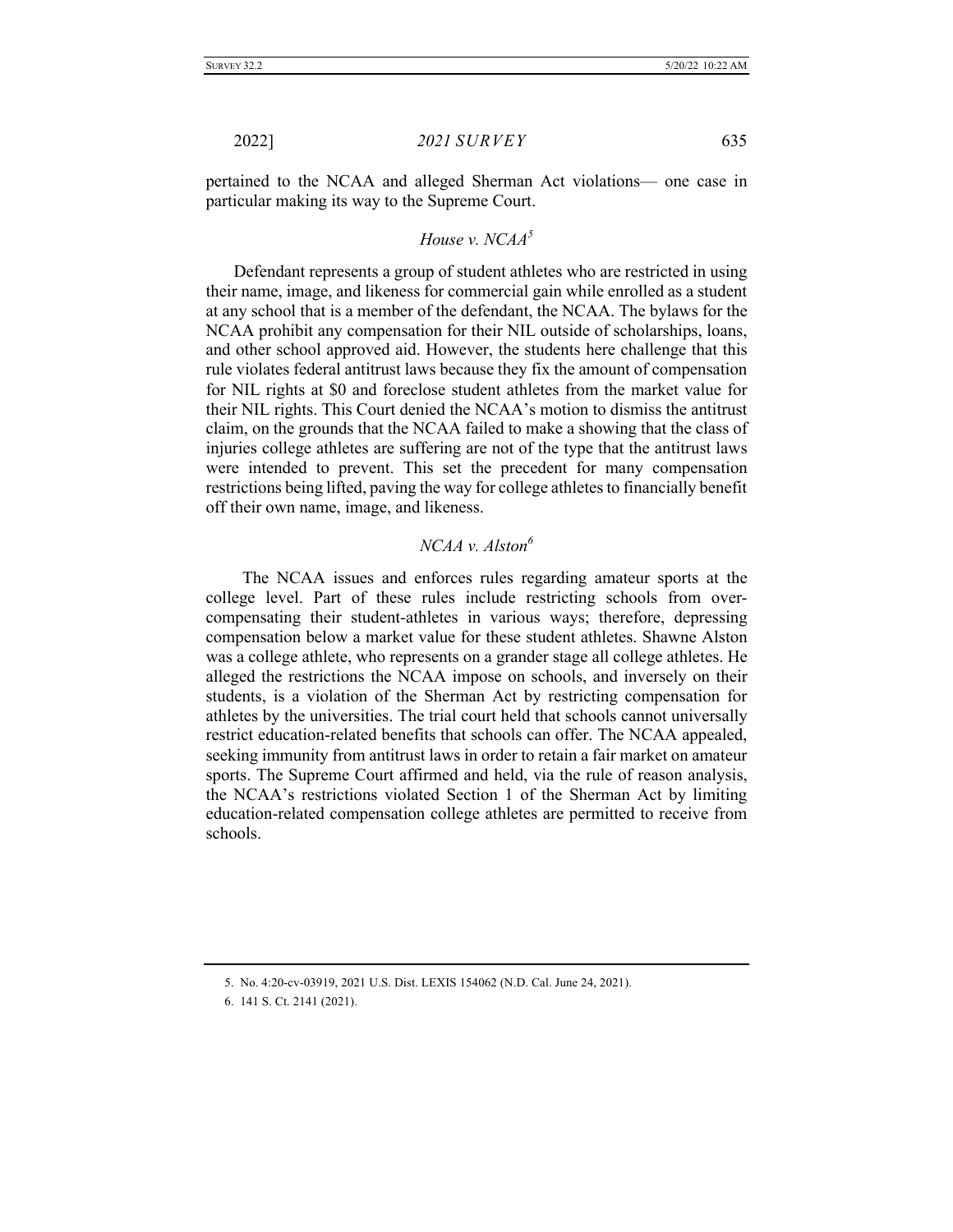636 *MARQUETTE SPORTS LAW REVIEW* [Vol. 32:2

#### *PBTM LLC v. Football Nw., LLC7*

 PBTM is an LLC that develops and creates designs used for Football Northwest, LLC, otherwise known as the Seattle Seahawks. PBTM created marks involving the number 12 with the word "Volume," referring to the Seahawks fanbase. The two parties entered into an agreement that gave the Seahawks the exclusive right to use the trademark in 2011. Three years later, the two entered into negotiations for purchasing the trademark from them, but they did not materialize. Afterwards, PBTM filed antitrust and contract claims, with the antitrust claims alleging unlawful restraint of trade and monopolization. The Seahawks claimed immunity under the Noerr-Pennington doctrine, which is a judicially created defense against antitrust liability. However, this Court held that the way in which the submarket was defined was too narrow as it was by a single number attached to only one team. On the antitrust claim, the Court dismissed the action because PBTM failed to adequately plead a relevant product market, a requirement under Sections 1 and 2 of the Sherman Act.

#### CONSTITUTIONAL LAW

The U.S. Constitution and state constitutions serve to protect individuals from certain government acts. Constitutional claims are common in the context of sports law because public universities and most state athletic associations are considered state actors, and therefore, are bound by the Constitution. During 2021 many cases challenging COVID-19 protocols were decided. The following cases highlight claims for violations of the First Amendment, Fourth Amendment, Equal Protection and Due Process Clauses of the Fourteenth Amendment, and various state constitutional provisions.

## *Chavez v. Bennett8*

 Appellant is a professional boxer, and his promotor requested a permit for a boxing match taking place at the MGM in Las Vegas. Respondent represents the Nevada State Athletic Commission (NSAC), who attempted to perform a random drug test on Mr. Chavez. The executive director of the NSAC barred the plaintiff from competing due to their refusal to submit to a drug test. Mr. Chavez filed a claim alleging this disciplinary action was unconstitutional, and the suspension was a violation of the boxer's right to due process The district court determined that Mr. Chavez had failed to exhaust all administrative remedies and sided with the NSAC. The Court of Appeals for Nevada affirmed, holding the Court did not have jurisdiction over the matter.

<sup>7.</sup> 511 F. Supp. 3d 1158 (W.D. Wash. 2021).

<sup>8.</sup> 489 P.3d 912 (Nev. 2021).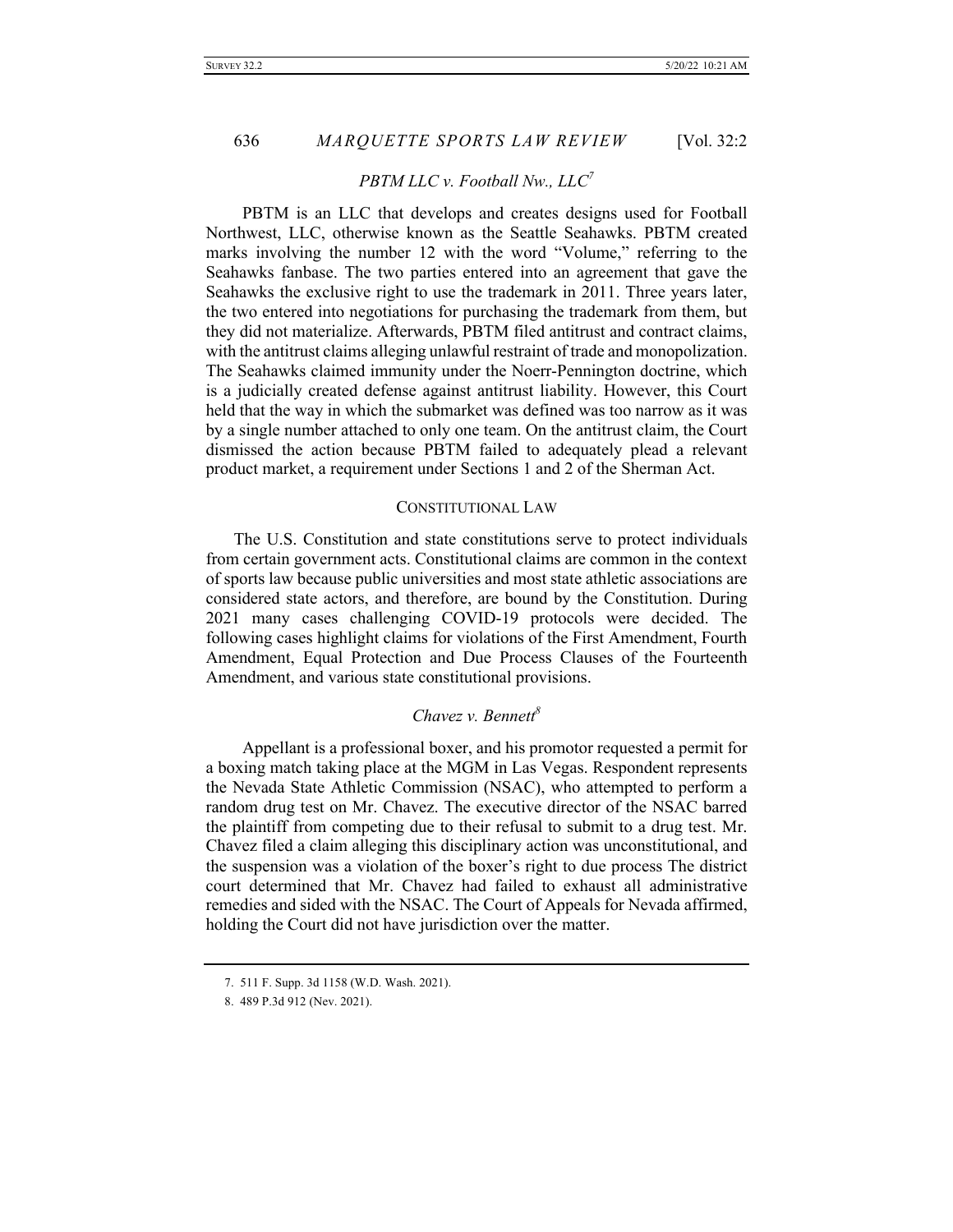#### *Chung v. Wash. Interscholastic Activities Ass'n9*

Current and former student-athletes, who were Seventh-day Adventists who observed Sabbath, brought action against WIAA alleging that WIAA violated federal and state constitutions, as well as Washington state law, by scheduling tennis tournament on student-athletes' Sabbath and prohibiting one studentsathletes from withdrawing from postseason tennis play for religious reasons. Student-athletes moved for summary judgment. The district court denied the motion.

# *Let Them Play MN v. Walz10*

 This case concerns Minnesota's requirement of youth athletes wearing face coverings while participating in organized sports. The plaintiffs are a nonprofit corporation that opposes this requirement, and allege these restrictions violate their children's Equal Protection and Due Process rights under the Fourteenth Amendment. The defendant in this case is the Governor of Minnesota, Tim Walz. The Court determined that denying the plaintiffs motion for a preliminary injunction was correct, because plaintiffs likely would not have succeeded on their constitutional claims. The plaintiffs could not show irreparable harm. After a balancing the potential harms to each party it was held that the state's interest outweighed the plaintiff's potential injuries. The Court also mentioned that the correct forum for this type of concern is not in the federal court system.

# *Let Them Play MN v.*  $Walz^{11}$

Following the denial of the preliminary injunction the plaintiffs filed another complaint with updated facts. This case is the same controversy as stated above although the Court here determined it is not a case or controversy as is required for this issue to be adjudicated in federal Court. The quarantine and mask rules did not cause continuous harm to the plaintiffs and in fact, by the time the hearing was held the mask mandate was lifted by Governor Walz. The Governor's motion to dismiss was granted. This is because of a lack of subject matter jurisdiction and the claims are mott but the Court still analyzed the claims and explains why the plaintiff still did not assert an actionable claim.

<sup>9.</sup> No. 19-5730, 2021 WL 185471 (W.D. Wash. May 10, 2021).

<sup>10.</sup> 517 F. Supp. 3d 870 (D. Minn. 2021).

<sup>11.</sup> 556 F. Supp. 3d 968 (D. Minn. 2021).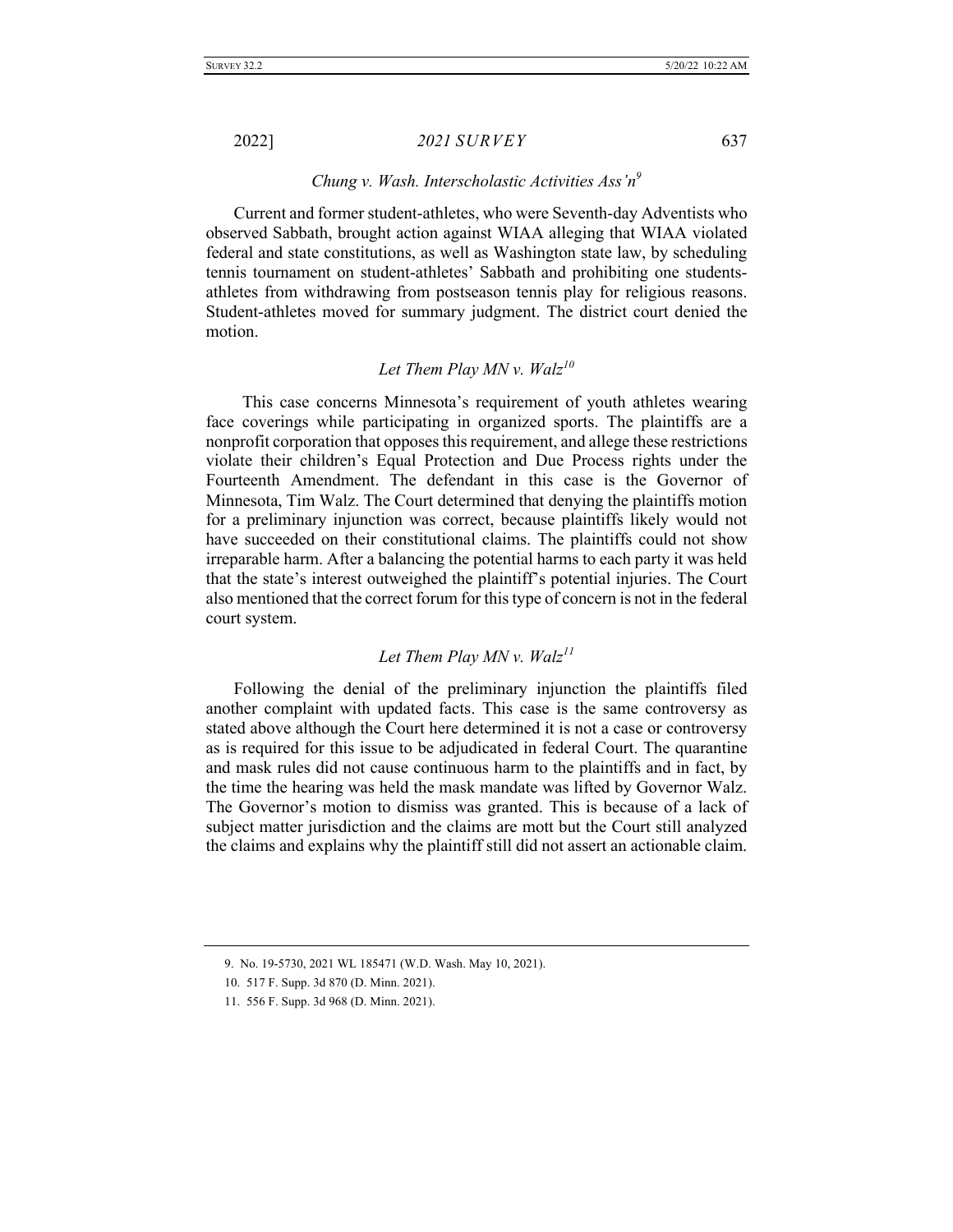#### *S.C.B. v. Minn. State High Sch. League12*

 S.B. is a minor high school quarterback who received two unsportsmanlike conduct penalties and was ejected from the state tournament semifinal game and suspended for one game. The minors' parents are seeking a preliminary injunction against the Minnesota State High School League who is enforcing the suspension which is preventing S.B. from playing in the State Championship. They claim S.B.'s right to due process under the Fourteenth Amendment was violated as he was unable to challenge the penalties, or suspension. The Court determined that the factors have not been met to impose an injunction. The Courts states there is no property interest in interscholastic competition. Even if he did have one, the one game suspension does not deprive him of that interest. Additionally, penalties are best left to the judgment of a referee or official of the game and are not and should not be reviewable. Although S.B. faces irreparable harm, when the Court balances the harm against both parties it ultimately weighed in favor of denying the injunctive relief.

#### *Sw. Ohio Basketball, Inc. v. Himes13*

 Appellants and Lance Himes represent the Ohio Department of Health, and appellees represent a group of youth athletic organizations. After the COVID-19 breakout, all sporting events were suspended. In August 2020, Himes issued guidance for contact sports practices and non-contact sport competitions (Director's Order). The Director's Order permitted the return to normal activities, including contact and non-contact sports so long as safety protocols are followed; the protocols were different for contact and non-contact sports, however. Contact sports were limited to practice and intra-club competition, while non-contact sports were allowed to compete interscholastically. The basketball club sued and alleged their Equal Protection and Due Process rights were violated. This Court held in favor of the Ohio Department of Health and Himes because the Director's Order was upheld because it served a rational, legitimate government interest.

## *Williamson v. Nettleton Sch. Dist.14*

Plaintiff was a father who had just found out his wife had been cheating on him with his son's high school soccer coach, who was also an employee of defendant. During a soccer away game, the plaintiff physically attacked the coach, and the school banned the father from all school sporting events,

<sup>12.</sup> No. 21-2553, 2021 WL 5545118 (D. Minn. Nov. 26, 2021).

<sup>13.</sup> 167 N.E.3d 1001 (Ohio Ct. App. 2021).

<sup>14.</sup> No. 1:20-cv-60, 2021 U.S. Dist. LEXIS 156702 (N.D. Miss. Aug. 19, 2021).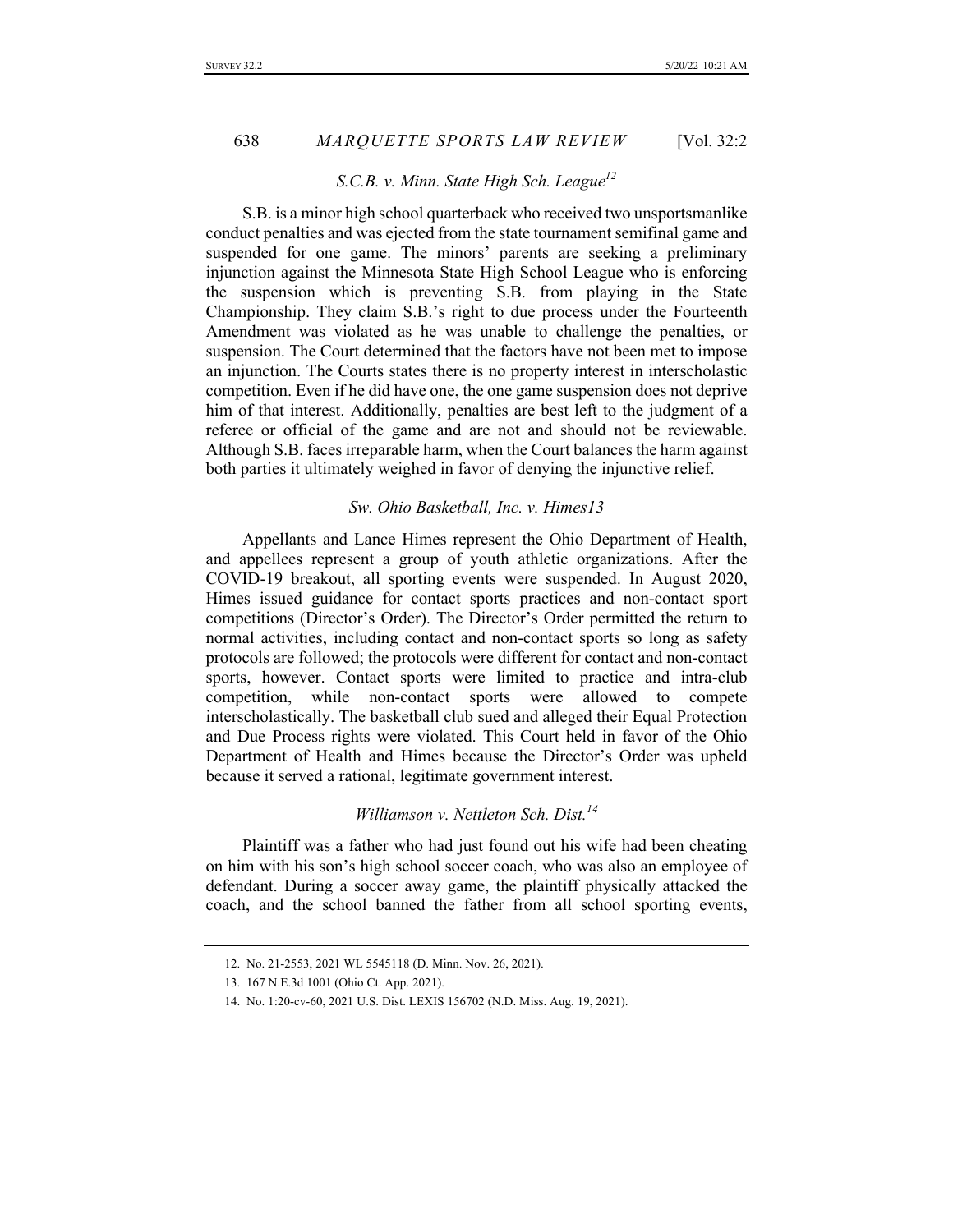including practices. Williamson appealed to the School Board, who upheld the decision. His suit against the district alleged violation of his procedural and substantive due process rights under the Fourteenth Amendment. He claimed the constitutional right to his children's care, custody, and education was violated. The Court held, on motion for summary judgment, that Williamson had no due process right to attend these sporting events, and even if he did, the federal courts are not substitutes for sporting referees or school boards.

#### CONTRACT LAW

Contract law plays a pivotal role in every facet of the sports industry given that contracts are the foundation for sponsorships, sports facilities, insurance agreements, marketing and broadcasting deals, employment, and uniform player agreements, and more.

## *Adidas Am. Inc. v. Shoebacca Ltd.15*

 Adidas alleges that Shoebacca tortiously interfered with the Agreement between the parties. Adidas alleges that Shoebacca induced a third party to transfer merchandise to them in violation of the Agreement. Shoebacca requested summary judgment, the Court denied the motion because Adidas adequately stated a claim for tortious interference with a contract.

# *Bell v. Univ. of Hartford <sup>16</sup>*

 Student Athletes brought a variety of claims against their university and the board of regents including fraud and breach of contract when the board voted to switch the university from Division I to Division III. The defendants moved to dismiss based on lack of standing and a failure to state a claim. The Court held that the student athletes had standing but that they failed to state a fraud claim. This was because they failed to show that the university owed them the fiduciary duty necessary for a fraud claim under state law. The athletes failed to state a claim that the university breached their contracts. Lastly, the athletes failed to show a breach of implied covenant of good faith and fair dealing. The only claims plausibly alleged was by the men's lacrosse team for negligent misrepresentation and breach of contract. Otherwise, the motion to dismiss was granted.

<sup>15.</sup> No. 3:20-cv-03248, 2021 WL 4399745, (N.D. Tex. Sept. 27, 2021).

<sup>16.</sup> No. 3:21-cv-0934, 2021 WL 6063214 (D. Conn. Dec. 22, 2021).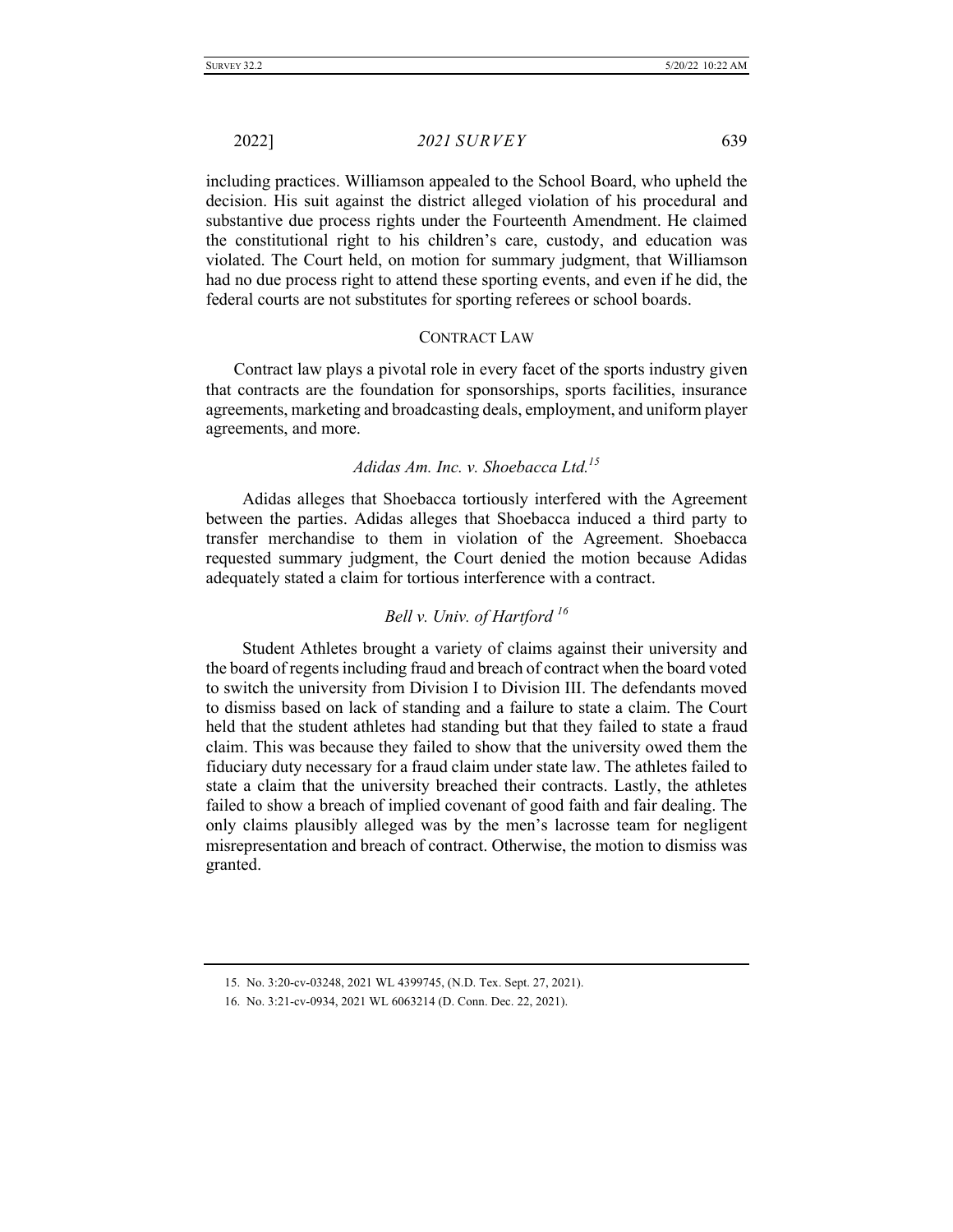#### *Big Noise Sports, Inc. v. Beijing Media Network <sup>17</sup>*

Big Noise Sports filed a complaint against Beijing Media Network for breach of contract. The parties entered into an agreement in August of 2018 that called for Big Noise Sports to arrange professional box Mike Tyson's appearance at a sports event to be televised on Beijing Media Network. Big Noise Media alleges that Beijing Media Network missed payments. Beijing Media Network never responded to the complaint nor appeared in Court. The Court grants plaintiff's motion for default judgment.

# *Chattanooga Pro. Baseball LLC v. Nat'l Casualty Co.<sup>18</sup>*

 The owners and operators of several professional baseball teams appealed the district court's order granting National Casualty Company motion to dismiss the Teams' claim for breach of contract. The teams argued that virus exclusion in their insurance policies does not preclude all coverage for their claimed losses. The Court affirmed the decision on appeal.

# *Daly v. Nexstart Broad., Inc.19*

 Daly brought suit against Nexstar for defamation, wrongful termination, breach of contract, and tortious interference with business after the company ran a news report that Daly had used a racial slur during a live radio interview thirtyfive years ago. Nexstar moved to dismiss the suit and for summary judgment. The Court granted Nexstar's summary judgment.

# *Haney v. PGA Tour, Inc.20*

PGA Tour and SiriusXM Radio have a business relationship that is memorialized by a License Agreement. Hank Haney a host of the PGA SiriusXM Radio made negative statements while on air which SiriusXM and PGA Tour jointly addressed. Haney brought a breach of contract claim against PGA Tour for his suspension from the radio. The Court ruled the PGA Tour is entitled to summary judgment on plaintiffs' tortious interference with a contract claim.

<sup>17.</sup> No. 20-cv-06439 2021 WL 4267628 (S.D.N.Y. Sept. 2021).

<sup>18.</sup> 2021 WL 4493930 (9th Cir. Oct. 1, 2021).

<sup>19.</sup> F. Supp. 3d (S.D. Ind. 2021).

<sup>20.</sup> No. 19-cv-63108, 2021 WL 3709213 (S.D. Fla. Aug. 10, 2021).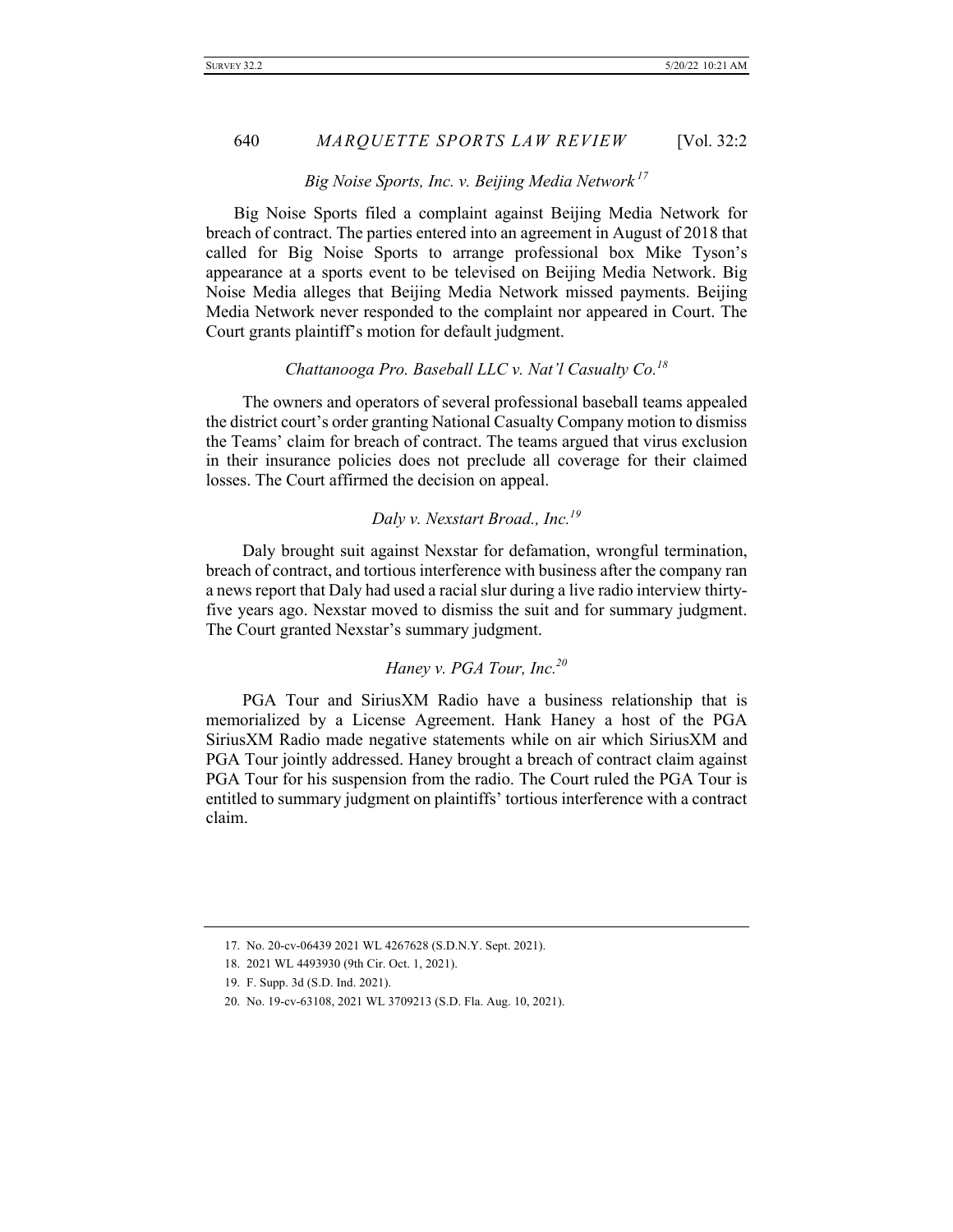#### *Hutsonville Cusd No. 1 v. Ill. High Sch. Ass'n21*

Petitioner filed a complaint against Illinois High School Association alleging breach of contract between IHSA and its members by affecting Hutsonville's eligibility to participate in the state series. The Appellate Court reversed the trial court's decision and remanded the case to adjudicate the merits of the case.

# *Lee v. Brothers<sup>22</sup>*

David Lee is an agent certified by the NBPA. In 2017, Lee agreed to represent Mitchell Robinson. Three months before the NBA draft, Robinson terminated his agreement with Lee, allegedly because the Raymond Brothers promised to buy Robinson a new Chevrolet Silverado if he switched to the defendant's agency. Lee alleges that this inducement violates the NBPA regulations. Defendants moved to dismiss the complaint for failure to state a claim. The Court granted the motion.

# *McKinney, Tex. v. KLA Int'l Sports Mgmt., LLC23*

 The City of McKinney appeals the trial court decision of its plea for immunity grounds based on a breach of contract claim. The City of McKinney requested the KLA develop and improve new and/or existing youth soccer field in the City. The City issued a notice of default to KLA. After mediation, the parties were not able to resolve their issues. The City issued a notice of termination directing KLA to stop all work and vacate the fields. KLA then sued the City for breach of contract seeking performance, damages, attorney's fees, and injunctive relief. The City argues that the claims of KLA arise from the City's performance of a government function for which there is no waiver of immunity. The Court ruled that the City was engaged in governmental function but has waived its immunity. The decision is affirmed.

### *Rapaport v. Barstool Sports, Inc.<sup>24</sup>*

 Michael Rapaport and his production company brought this case against Barstool Sports and its employees for breach of contract, fraud, and defamation arising out of Barstool's termination of its contract with Rapaport. Barstool brought counterclaims for breach of contract against Rapaport and that Rapaport

<sup>21.</sup> 2021 IL App 210308-U (Oct. 19, 2021).

<sup>22.</sup> No. 21-cv-4213, 2021 WL 4652336 (S.D.N.Y. Oct. 6, 2021).

<sup>23.</sup> No. 05-20-00659-cv, 2021 WL 389096 (Texas App. Feb. 4, 2021).

<sup>24.</sup> No. 18 Civ. 8783, 2021 WL 1178240 (S.D.N.Y. Mar. 29, 2021).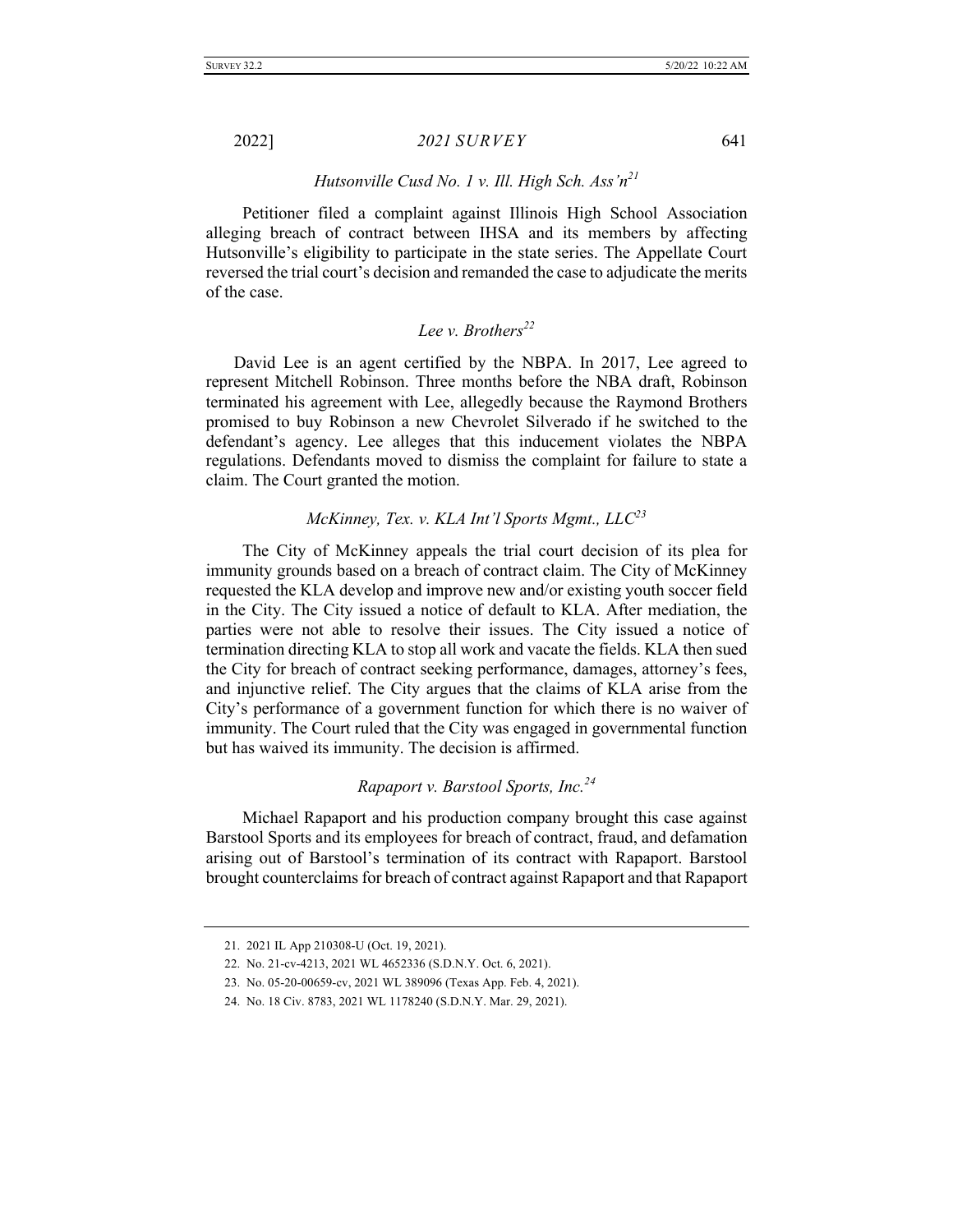must repay Barstool because he was terminated for cause. Each party moves for summary judgment. Rapaport's motion for summary judgment was denied, and Barstool's motion for summary judgment was granted.

# *Sterman v. Brown Univ.<sup>25</sup>*

Students recruited by a private university to play varsity squash brought an action against the university arising from its decision to transition squash teams from varsity to club status, alleging claims under Rhode Island law for breach of contract, promissory estoppel, fraudulent and negligent misrepresentation, and breach of a fiduciary relationship, and seeking a preliminary injunction enjoining university from transitioning teams. University moved to dismiss for lack of subject-matter jurisdiction and failure to state a claim.

# *Store SPE LA Fitness v. Fitness Int'l, LLC<sup>26</sup>*

 Store Master was formerly the landlord of a commercial property that tenant was Fitness and Sports, a fitness gym. The party's relationship is governed by an Amended and Restated Lease. There are three properties, each property is governed by an individual lease, totaling three different agreements. The defendants, Fitness International closed on March 16, 2020, due to the pandemic, at this time, the party stopped paying their lease, while closed. On June 1, 2020, Fitness International reopened and began paying their lease again. The plaintiff argues that the defendant breached their contract and that there was a breach of covenant of good faith and fair dealing. The defendant filed an opposition of the plaintiff's request for summary judgment. The Court denied the defendant's request.

# *Unifycloud LLC v. Sports 1 Mktg. Corp.27*

 Unifycloud LLC provides technology and consulting services for Sports 1 Marketing Corp., a sports marketing and business consulting company. Unifycloud and Sports 1 Marketing agreed that Unify would create a mobile application for Sports 1 Marketing. Unify alleges that they performed their obligations, but that Sports 1 Marketing failed to pay. Unifycloud sued Sports 1 Marketing. Unify moved to enter default judgment. The Court denied the motion to enter default judgment.

<sup>25.</sup> 513 F. Supp. 3d 243 (D. R.I. Jan. 14, 2021).

<sup>26.</sup> No. 20-963, 2021 WL 3285036 (C.D. Cal. June 30, 2021).

<sup>27.</sup> No. 2:19-cv-01519, 2021 WL 3617201 (W.D. Wash. Aug. 16, 2021).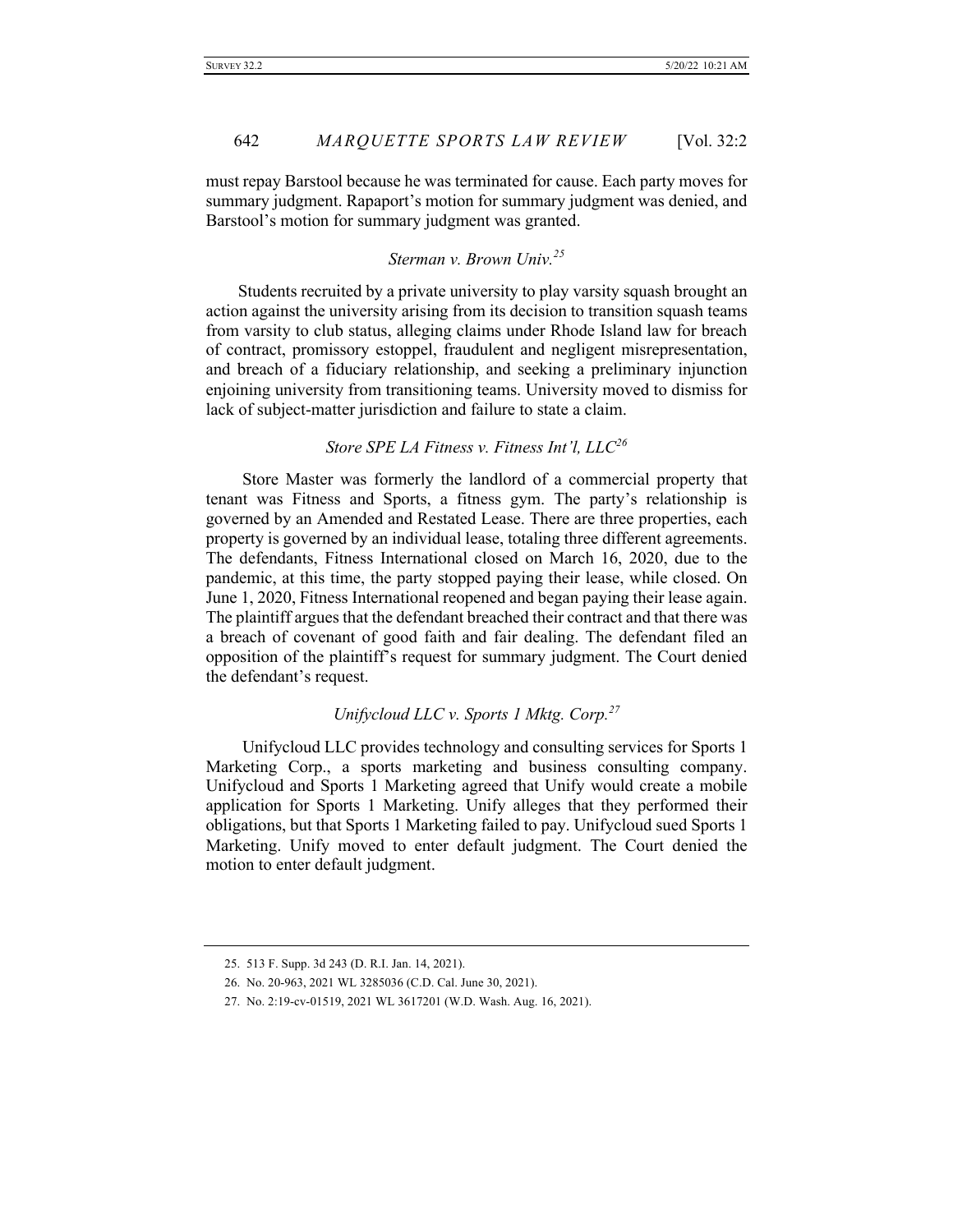### *Westwood One Radio Networks, LLC v. NCAA28*

 The 2020 NCAA college basketball tournament was cancelled due to COVID-19. Westwood One Radio did not satisfy its financial obligation to the agreement with the NCAA. Both the NCAA and Westwood filed suit. The trial court denied Westwood's request for injunctive relief. The NCAA argues that the trial court correctly denied injunctive relief. The Court agreed with the NCAA and affirmed the division.

# *Williamson v. Prime Sports Mktg., LLC<sup>29</sup>*

 Plaintiff and defendant entered into a marketing agreement, while plaintiff was a student at the Duke University. The plaintiff seeks to have the agreement be void as a matter of law and that the defendant engaged in prohibited conduct under North Carolina's UAAA. The defendant responded with a counterclaim requesting that the agreement is valid. The plaintiff's motion is granted.

#### COURT OF ARBITRATION FOR SPORT

The Court of Arbitration for Sport (CAS) is based in Lausanne, Switzerland and has jurisdiction to settle disputes amongst international sport federations through arbitration. This includes all Olympic federations. It also acts in compliance with the World Anti-Doping Agency (WADA). The cases stated below include many of the decisions from the Tokyo 2020 Olympic Games held in the summer of 2021.

# *Agapitov v. Int'l Olympic Comm. <sup>30</sup>*

 Maxim Agapitov, who is a Board member of the International Weightlifting Federation (IWF), Acting President of the European Weightlifting Federation (EWF) and President of the Russian Weightlifting Federation (RFUF), had his accreditation as an IWF official for the Tokyo 2020 Olympics withdrawn by the IOC on July 15, 2021. The IOC stated that Agapitov did not meet the criteria for accreditation of IWF officials because officials must not have a personal history linked to any anti-doping rule violation and/or sanction, and Agapitov was suspended for a doping offence twenty-seven years ago. On appeal, the Ad Hoc Division of CAS overturned the IOC's decision and instructed the IOC to reinstate Agapitov's accreditation of Russia's most senior weightlifting official on July 24, 2021.

<sup>28.</sup> 172 N.E.3d 294 (Ind. Ct. App. 2021).

<sup>29.</sup> No. 1:19-cv-593, 2021 WL 201255 (M.D.N.C. Jan. 20, 2021).

<sup>30.</sup> CAS OG 20/04 (July 24, 2021).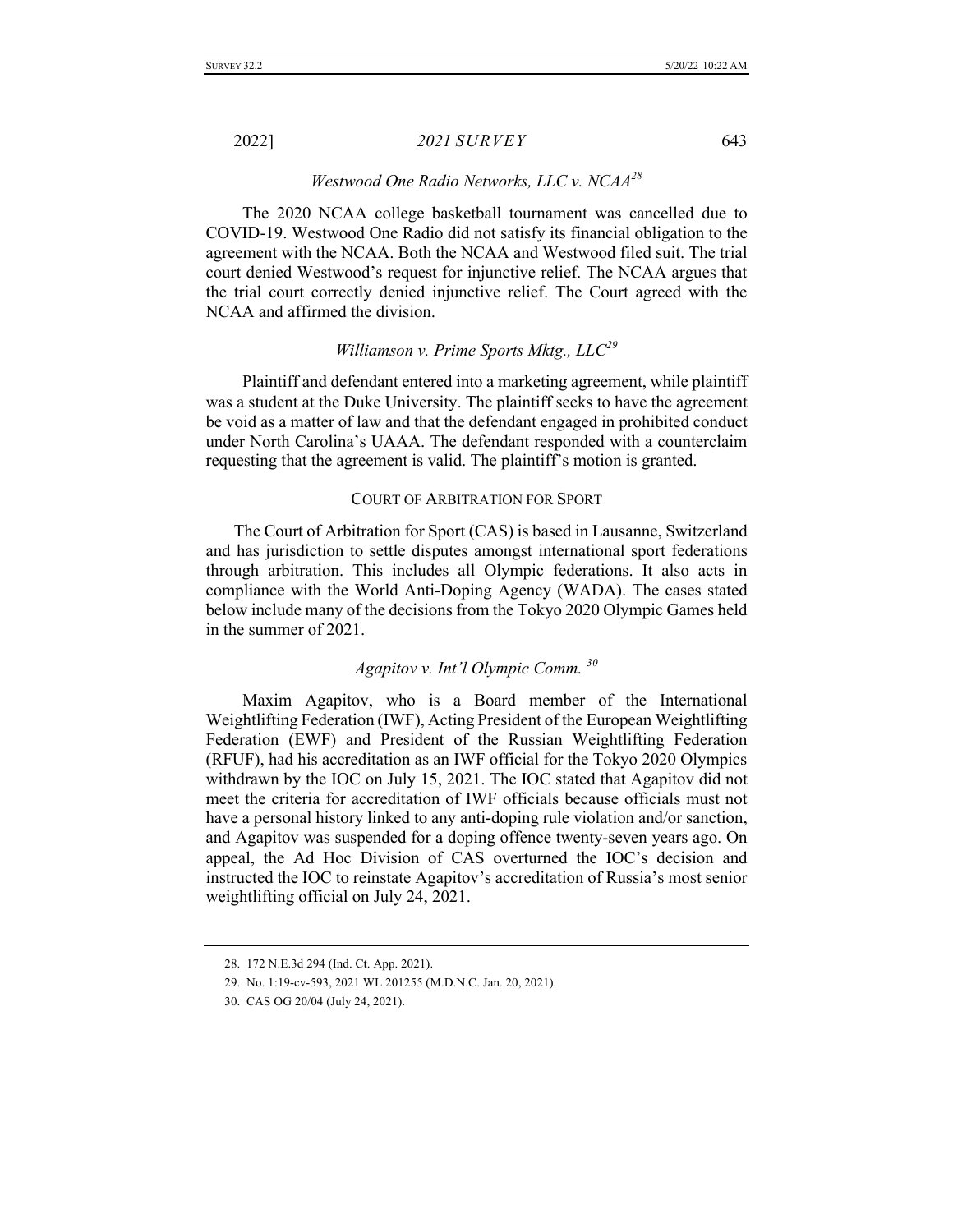### *Harding-Marlin v. St. Kitts & Nevis Olympic Comm. & FINA31*

Jennifer Harding-Marlin, a swimmer who holds dual citizenship with Canada and St. Kitts & Nevis, appealed a decision by the Saint Kitts and Nevis Olympic Committee (SKNOC) where she was not selected to compete in the 2020 Tokyo Olympics. This was the first case heard by the Tokyo 2020 Olympics CAS Ad Hoc Division, and they dismissed Harding-Marlin's appeal, confirming the SKNOC's decision to not select Harding-Marlin as a participant in the 2020 Olympic Games.

### *Islamic Republic of Iran Judo Fed'n v. Int'l Judo Fed'n/Islamic Republic of Iran Judo Fed'n v. Int'l Judo Fed'n <sup>32</sup>*

 At the 2019 World Judo Championships in Tokyo, Iranian judoka, Saeid Mollaei, deliberately lost his semifinal match in order to avoid a possible match against an Israeli opponent. Mollaei attested that he threw the match because high-ranking officials within the Iranian regime called him multiple times and told him to do so. The International Judo Federation (IJF) imposed a protective suspension against the Islamic Republic of Iran Judo Federation and the latter appealed the suspension to CAS. On March 1, 2021, CAS decided to refer the matter back to the IJF Disciplinary Commission for further decision making.

### *Kalashinikova & Gorgodze v. Int'l Tennis Fed'n, Georgian Nat'l Olympic Comm. & Georgia Tennis Fed'n<sup>33</sup>*

 Kalashnikova and Gorgodze, two Georgian tennis players, appealed a decision from the Georgian National Olympic Committee and Georgia Tennis Federation where they were not selected to compete in the 2020 Tokyo Olympics. Their appeal concerned the qualification system used by the International Tennis Federation (ITF) and the allocation of quota places. On July 23, 2021, the CAS Ad Hoc Division dismissed Kalashnikova and Gorgodze's appeal and confirmed the list of Women's Doubles participants for the Tokyo 2020 Olympics published by the International Tennis Federation.

# *McNeal v. World Athletics/World Athletics v. McNeal<sup>34</sup>*

CAS upheld charges from the World Athletics Disciplinary Tribunal for the American track athlete who was charged with tampering with any part of

<sup>31.</sup> CAS OG 20/03 (July 19, 2021).

<sup>32.</sup> CAS 2019/A/6500 (Mar. 1, 2021); CAS 2019/A/6580 (Mar. 1, 2021).

<sup>33.</sup> CAS OG 20/05 (July 23, 2021).

<sup>34.</sup> CAS 2021/A/7983 (July 2, 2021); CAS 2021/A/8059 (July 2, 2021).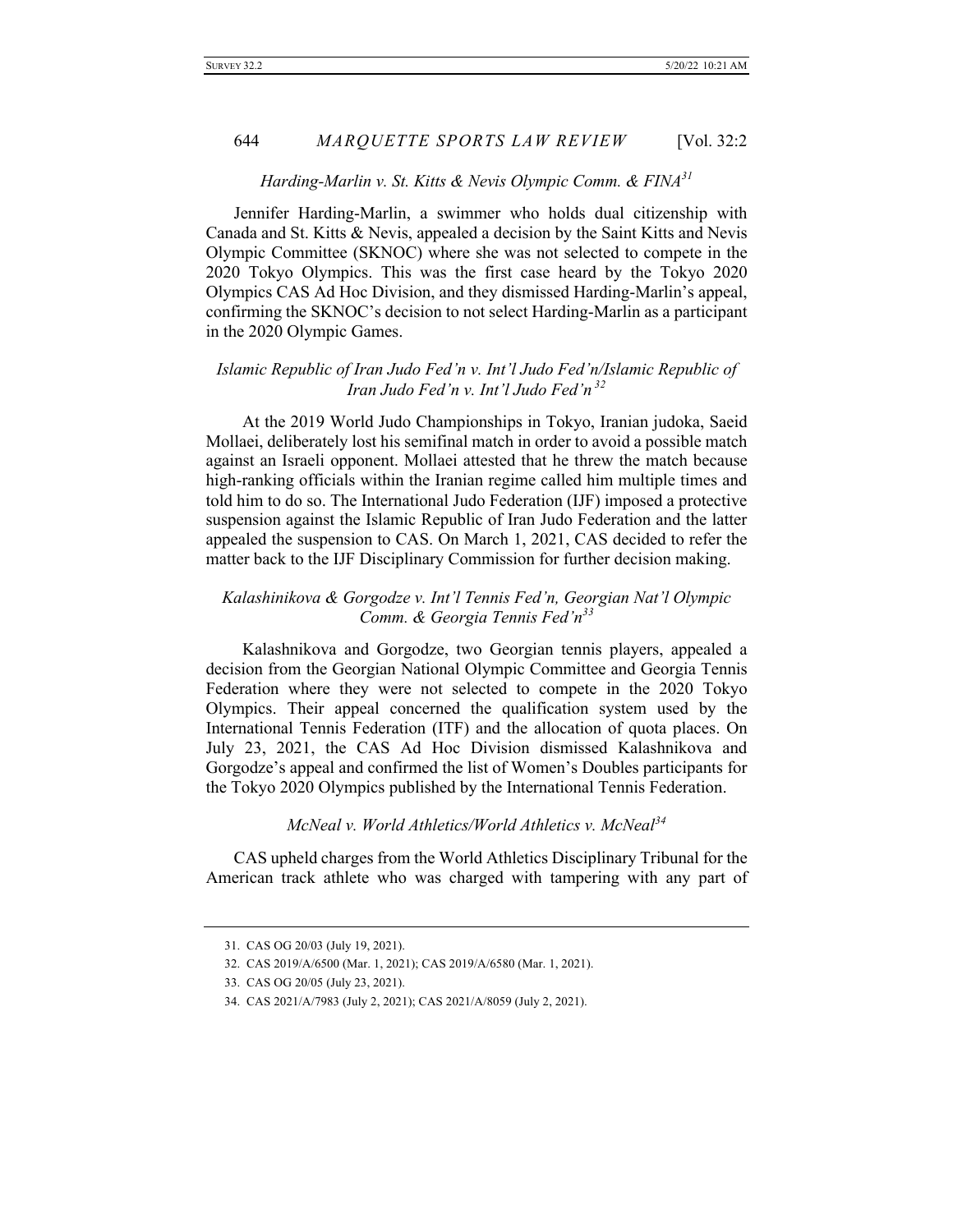Doping Control under Article 2.5 of the Anti-Doping rules. McNeal was deemed ineligible for five years from August 15, 2020.

# *WADA v. Sun Yang & FINA <sup>35</sup>*

 Sun Yang, a Chinese swimmer, had a conflictual anti-doping test at his home that resulted in a test not actually being completed. FINA found that the testing protocol adopted by WADA had not been properly followed by Yang and that therefore the sample collection should be invalidated and that no antidoping rule violation had occurred. WADA appealed this finding to CAS arguing that Sun Yang had voluntarily refused to submit to sample collection and requested that he be rendered ineligible to compete for a period between two and eight years. CAS found that Yang violated Article 2.5 of FINA DC (tampering with any part of doping control) and sanctioned him with a period of ineligibility of four years and 3 months, beginning on February 28, 2020.

### *World Athletics v. Lysenko<sup>36</sup>*

CAS upheld charges by the Athletics Integrity Unit (AIU) for the Russian high jumper who was charged for Whereabouts Failure under Article 2.4 and Tampering under Article 2.5 of the Anti-Doping rules. Lysenko was deemed ineligible for six years from August 3, 2018, and his results from July 1, 2018 to August 2, 2018 were disqualified.

### *World Athletics v. Russian Athletics Fed'n & Soboleva<sup>37</sup>*

Yelena Soboleva is a Russian track and field athlete that was involved in the Russian doping scheme. She was found guilty of anti-doping rule violations under Rule 32.2(a) of the IAAF Competition Rules 2006-2007 and under Rule 32.2(b) of the IAAF Competition Rules 2012-2013 and was deemed ineligible for eight years from April 7, 2021. Her results from May 1, 2011, to April 7, 2021 were disqualified.

## *World Athletics v. Wilson, Swiss Anti-Doping & Swiss Olympic/WADA) v. Wilson, Swiss Anti-Doping & Swiss Olympic38*

 Swiss track athlete Alex Wilson underwent an out-of-competition doping test in March 2021 that came back positive for trenbolone (an anabolic androgenic steroid on the WADA prohibited list). In April 2021, Anti-Doping

<sup>35.</sup> CAS 2019/A/6148 (June 22, 2021).

<sup>36.</sup> CAS 2021/O/7668 (May 21, 2021).

<sup>37.</sup> CAS 2020/O/6762 (Apr. 7, 2021).

<sup>38.</sup> CAS OG 20/06 (July 27, 2021); CAS OG 20/08 (July 27, 2021).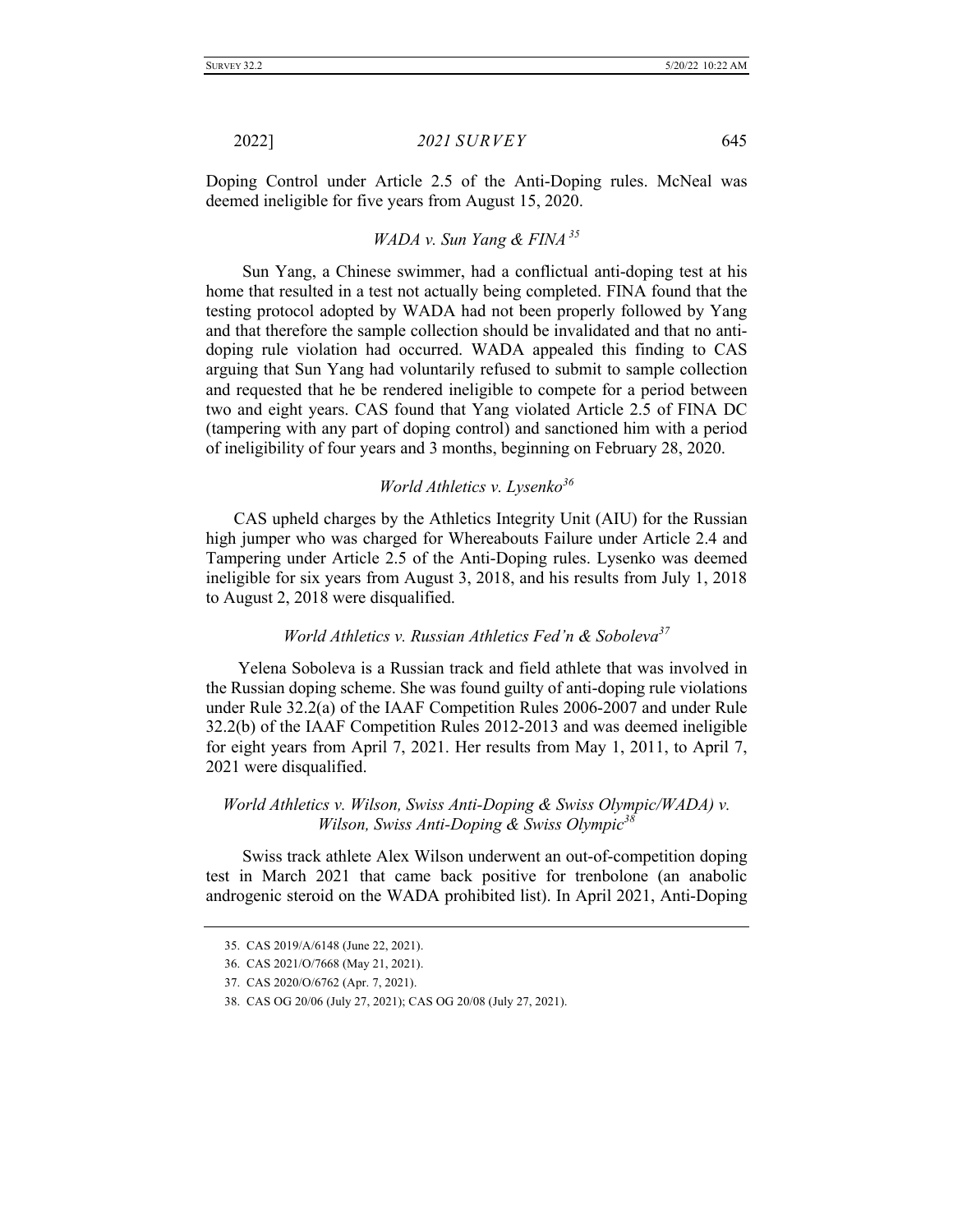Switzerland imposed a provisional suspension on Wilson, which was lifted on appeal by the Disciplinary Chamber of Swiss Olympic on July 2, 2021. The CAS Ad Hoc Division reinstated the provisional suspension imposed by Anti-Doping Switzerland on July 27, 2021.

#### CRIMINAL LAW

The most common connection between the criminal law and the sports law world arises when individual athletes find themselves facing criminal charges. However, as the following case highlights, criminal law touches on the sports industry in unique ways.

# *U.S. v. Gatto39*

 James Gatto, Merl Code, and Christian Dawkins were convicted of engaging in a scheme to defraud three universities by paying tens of thousands of dollars to the families of high school basketball players to induce them to attend the universities, which were sponsored by Adidas, and covering up the payments so that the recruits could certify to the universities that they had complied with rules of the National Collegiate Athletic Association barring student-athletes and recruits from being paid. The Court ruled in against the defendant and reasoned that the U.S. proved beyond a reasonable doubt that defendants knowingly and intentionally engaged in a scheme, through the use of wires, to defraud the Universities of property, *i.e.*, financial aid that they could have given to other students.

#### DISABILITY LAW

The Americans with Disabilities Act (ADA) prohibits discrimination against those with disabilities in terms of employment, education, and access to public services.<sup>40</sup> In the sports context, the ADA requires sports organizations to also make reasonable accommodations to allow disabled athletes to participate. The following cases illustrate how the ADA was implicated in the sports context during 2021.

## *Black v. ESPN, Inc.<sup>41</sup>*

Devyn Black filed an employment discrimination suit alleging that ESPN discriminated against him on the basis of his disability. ESPN moves to dismiss

<sup>39.</sup> 986 F.3d 104 (2d Cir. 2021).

<sup>40.</sup> Americans with Disabilities Act of 1990, 42 U.S.C. § 12101 (2022).

<sup>41.</sup> 139 N.Y.S. 3d 523 (Feb. 19, 2021).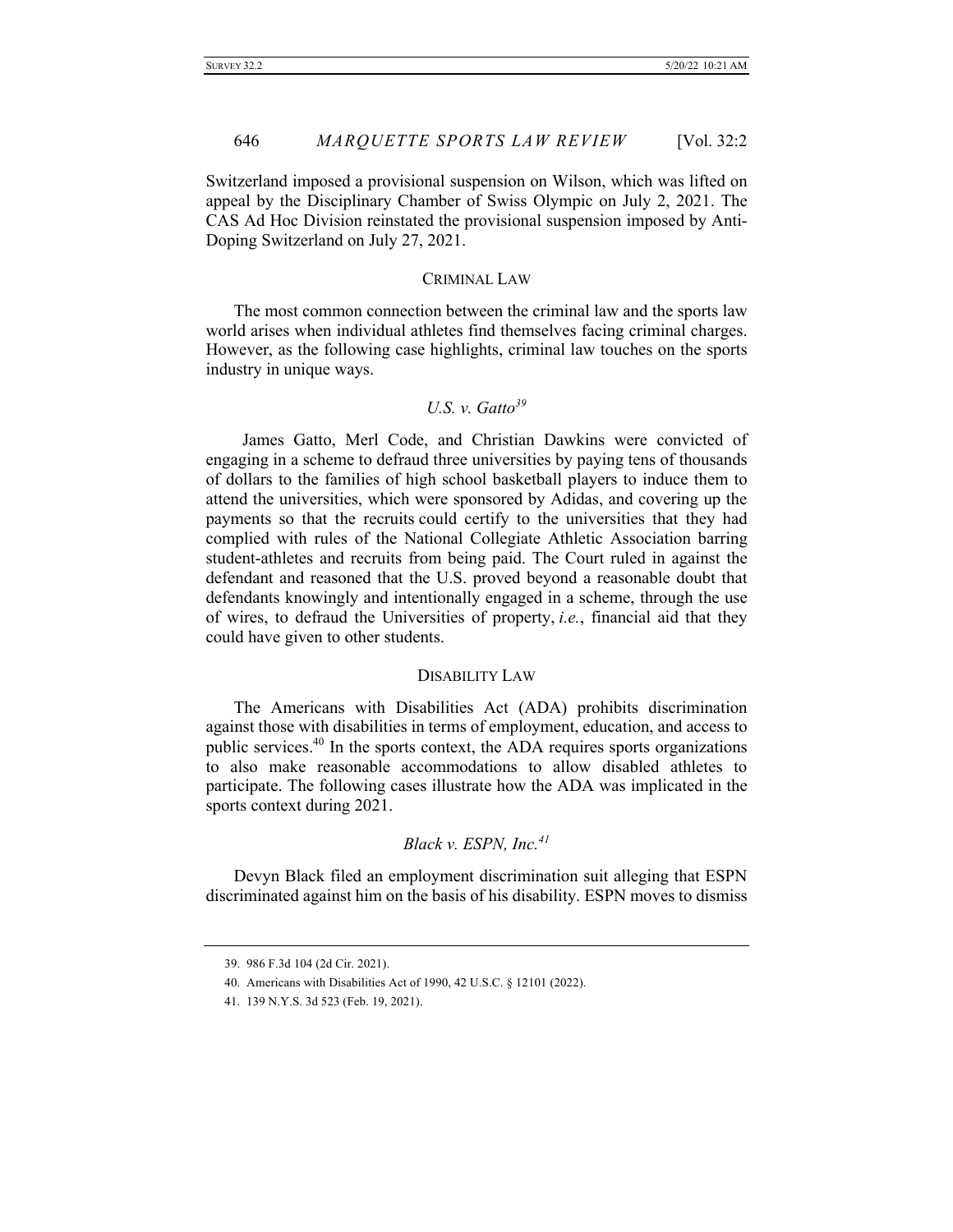the case for failure to state a claim. Black opposes the motion and moves to amend the case to assert additional cause of action. The defendant's motion is dismissed, and the plaintiff's motion is granted.

# *Landis v. Wash. State Major League Baseball Stadium Pub. Facilities Dist.42*

Wheelchair users brought action against entities which owned professional baseball stadium, alleged that spectators using wheelchairs at stadium had inadequate sightlines under the ADA, as implement by the Department of Justice's 1996 Accessible Stadiums document. The United States District Court for the Western District of Washington entered judgment for stadium owners, and wheelchair users appealed. The Court of Appeals held that the court had to consider whether a person using a wheelchair could see the playing surface over the heads of persons standing two rows in front.

## *Ray v. Human Rels. Comm.<sup>43</sup>*

Plaintiff sought to participate in the Special Olympics and was required to pass a sports physical. Plaintiff did not pass the sports physical exam due to his difficulty verbalizing oral responses. Discriminatory comments were made to the plaintiff and thus he brought a suit. The trial court held that a place of public accommodation is not required to make reasonable accommodation based on disability, which the Appeals Court reversed and remanded.

#### DISCRIMINATION LAW

Federal and state antidiscrimination laws are intended to protect individuals from discrimination on the basis of race, national origin, sex, age, religion, and various other protected attributes. Discrimination claims generally center on the Equal Protection Clauses of the Fourteenth Amendment<sup>44</sup> and Title VII of the Civil Rights Act. $45$  In the sports context, discrimination can affect athletes, coaches, administrators, and other employees, as the following cases illustrate.

### *Bletz v. Univ. of Pittsburgh<sup>46</sup>*

 Plaintiff, a former strength, and conditioning coach at the University of Pittsburgh, claimed that he was discriminated against when he was terminated

<sup>42.</sup> 11 F.4th 1101 (9th Cir. Sept. 1, 2021).

<sup>43.</sup> No. N20A-09-001, 2021 WL 5492664 (Del. Super. Ct. Nov. 22, 2021).

<sup>44.</sup> 42 U.S.C.A. §§ 1981, 1983 (2022).

<sup>45.</sup> Title VII of the Civil Rights Act of 1964, 42 U.S.C.A. § 2000 (2022).

<sup>46.</sup> No. 2:19-cv-1572, 2021 WL 5920807 (W.D. Penn. Dec. 15, 2021).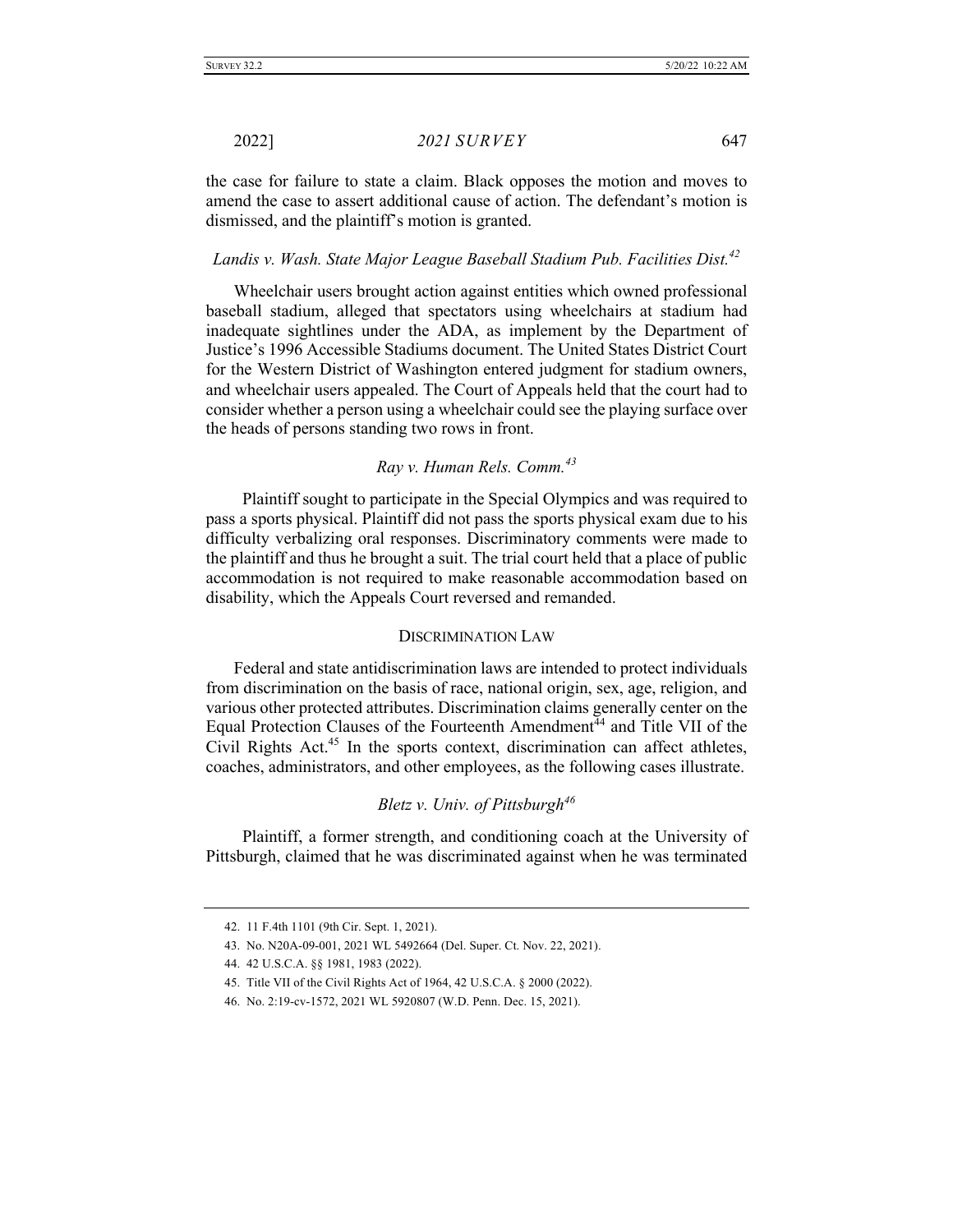for his age and race. The Court denied summary judgment for race and age discrimination claims.

### *Gough v. Rock Creek Sports Club<sup>47</sup>*

 Linda Gough brought an action against Rock Creek Sports Club where she was a group exercise instructor. Gough argues that she was discriminated against for her age. The defendants move to dismiss the case. The Court granted the defendant's motion.

### *Johnson v. Bd. of Educ. of Bowling Green Independent Sch. Dist.*<sup>48</sup>

 African American high school basketball coaches brought action against public school district and school district superintendent alleging racial discrimination under Title VII and the Kentucky Civile Rights Act, and retaliation in violation of Title VII, KCRA, Kentucky Whistleblower Act, and Title IX. Defendants filed motion for summary judgment. The motion is granted in part and denied in part.

### *Johnson v. S. Bend Cmty. Sch. Corp.<sup>49</sup>*

Mark Johnson a high school basketball coach claims that he was forced to resign from South Bend Community School Corporation and give up his coaching job because he was white. He argues that he had to give up these positions because of racial discrimination, racial harassment, and retaliation. The South Bend Community School District requested a motion for summary judgment. The Court granted summary judgment because Mark Johnson's discrimination claim failed for lack of evidence.

#### GAMBLING

 Gambling involving bets on sports games has been a topic which has garnered a lot of attention in the sport industry in recent years. The trend continues as this year multiple state gambling laws were approved or came into effect. Relevant state and federal laws regulating gambling frequently cause problems throughout many facets of the college and professional sports industries.

<sup>47.</sup> No. 19-3533, 2021 WL 795447 (D. Md. Mar. 2, 2021).

<sup>48.</sup> No. 1:17-cv-175, 2021 WL 1846564 (W.D. Ky. May 7, 2021).

<sup>49.</sup> No. 3:17-cv-825, 2021 WL 1812721 (N.D. Ind. May 6, 2021).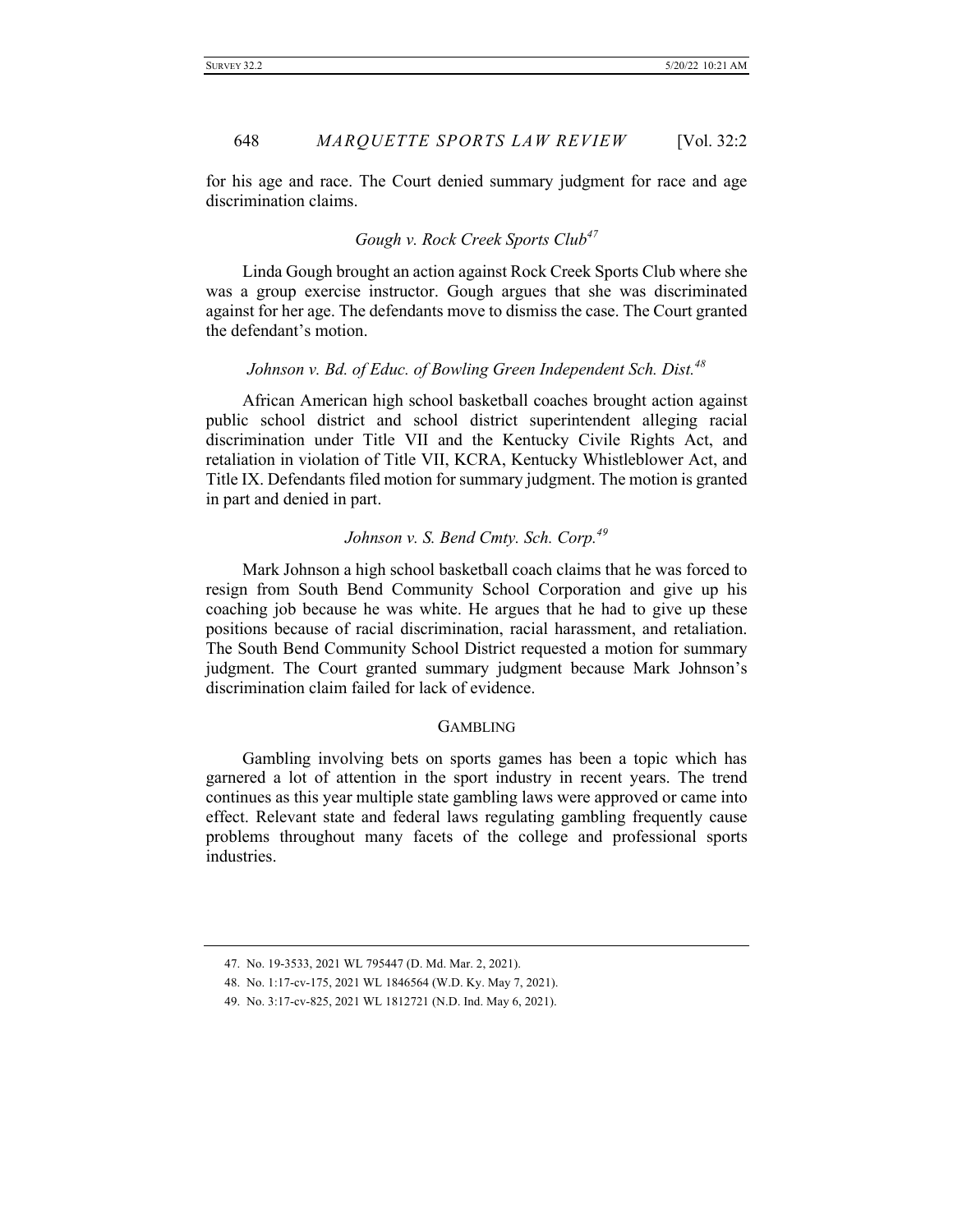### *Melnick v. Betfair Interactive, LLC50*

 FanDuel was sued by user claiming deceptive trade practices, breach of contract and unjust enrichment. The user claims his losses are a result of FanDuel's failure to provide accurate information for live sporting events. FanDuel moves to dismiss the action for failure to state a claim. The Court held that the user did not state a claim for any of the claims brought. FanDuel's motion was granted.

# *N.H. Lottery Comm'n v. Rosen51*

 The Interstate Wire Act of 1961, often called the Federal Wire Act, is a United States federal law prohibiting the operation of certain types of betting businesses in the United States. The Act makes it a crime for a host entity in the business of betting to knowingly make interstate transmissions of any information that would assist with making bets. Because it is a federal law, the First Circuit held that the Wire Act's prohibitions can only be limited to interstate wire communications that relate to sports betting. In 2011, U.S Department of Justice's (DOJ) Office of Legal Counsel issued an opinion confirming the limitations to sports betting. All prohibitions in the Wire Act are applied to all forms of bets or wagers, with one exception. The ruling that the Wire Act only applies to interstate wire communications regarding sports betting sets the framework for states beginning to authorize online gambling activities.

# *Pepper v. Ky. Bar Ass'n <sup>52</sup>*

An attorney, Pepper, had been sanctioned by the Kentucky Bar Association for conspiring to launder proceeds of an illegal gambling operation. Pepper plead guilty to this charge in federal court and was automatically suspended from practicing law in the state of Kentucky. Fighting the permanent ban on his bar admission, Pepper is requesting the Bar Association to suspend him for the length of his probation, determined by the federal court. The Kentucky Supreme Court held that attorneys' participation in serious criminal financial misconduct, consisting of crimes similar to this one, warrant at least a five-year suspension, rather than disbarment permanently.

<sup>50.</sup> No. 21-cv-1178, 2021 WL 4318075 (N.D. Ill. Sept. 23, 2021).

<sup>51.</sup> 986 F.3d 38 (1st Cir. 2021).

<sup>52.</sup> No. 2021-sc-0181, 2021 Ky. LEXIS 355 (Sept. 21, 2021).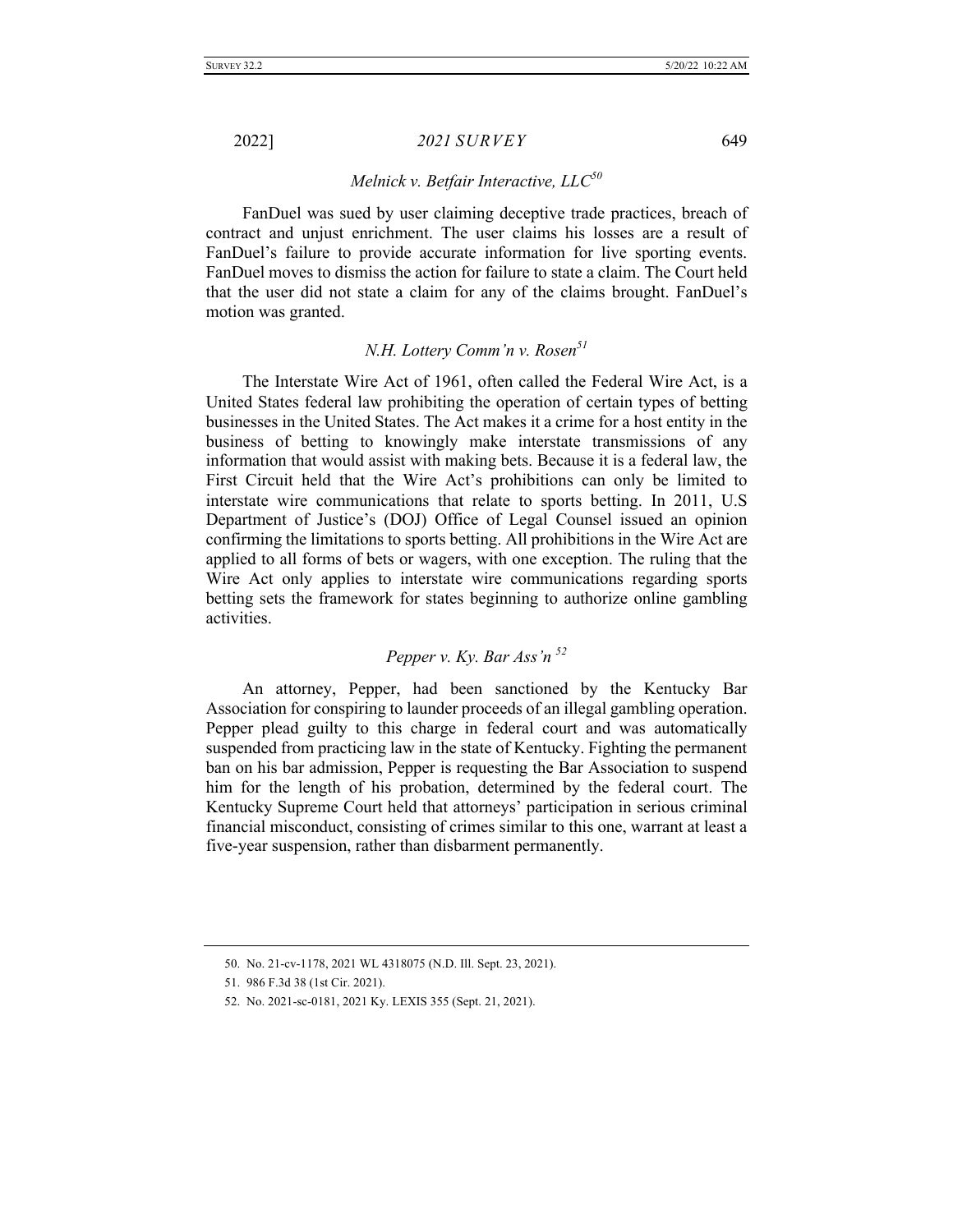### U.S. v. Silveira<sup>53</sup>

 Gregory Silveira moved to vacate his sentence based on ineffective counsel misguiding his guilty plea. Silveira plead guilty to money laundering in violation of 18 U.S.C. § 1956. Facts reveal that Silveira contributed to the illegal gambling scheme by betting and organizing bets on sporting games. He then received approximately \$2.75 million into a bank account that he knew were from sports betting. He was transferring these funds into multiple accounts, knowingly for continuing illegal sports betting. The 9th Circuit ruled that the guilty plea that Silveira entered was proper, because based on the facts, Silveira likely would have likely accepted a plea rather than go to trial. The challenge was based on a challenge of the word "proceeds" under the plain language, and the Court recognized that the word is not ambiguous, and the defendant knew what illegal activity he was engaging in.

#### GENDER EQUITY & TITLE IX

Title IX of the Education Amendments of 1972 had a significant impact on female athletes' ability to gain equal rights to their male counterparts within the collegiate and high school settings. Despite the implementation of Title IX nearly fifty years ago, it is ever-changing and continues to be a hotly contested issue. Just one year prior to the fiftieth anniversary of Title IX, the abundant number of cases in 2021 shows the continuing benefit Title IX has on athletics.

# *Anders v. Cal. State U., Fresno54*

In October 2020, Fresno State decided to cut the men's wrestling, men's tennis, and women's lacrosse teams at the end of the 2020-21 academic year. In February 2021 five members of the women's lacrosse team filed a class action against Fresno State alleging violation of Title IX and seeking a preliminary injunction barring the school from cutting women's lacrosse. The plaintiffs raised both an effective accommodation claim and an equal treatment claim. Regarding the effective accommodation claim, the Court denied the plaintiffs' motion and reasoned that the evidence indicated that Fresno State will satisfy the substantial proportionality standard in Prong One of the Title IX Three-Part Test when cuts to men's wrestling, men's tennis and women's lacrosse take effect in the coming 2021-22 academic year. Regarding the equal treatment claim, the Court granted the plaintiff's motion and reasoned that the plaintiffs set forth uncontroverted evidence that inequalities in the treatment of women's lacrosse in comparison to men's teams at Fresno State are substantial enough to

<sup>53.</sup> 997 F.3d 911 (9th Cir. 2021).

<sup>54.</sup> No. 1:21-cv-179, 2021 WL 1564448 (E.D. Cal. Apr. 21, 2021).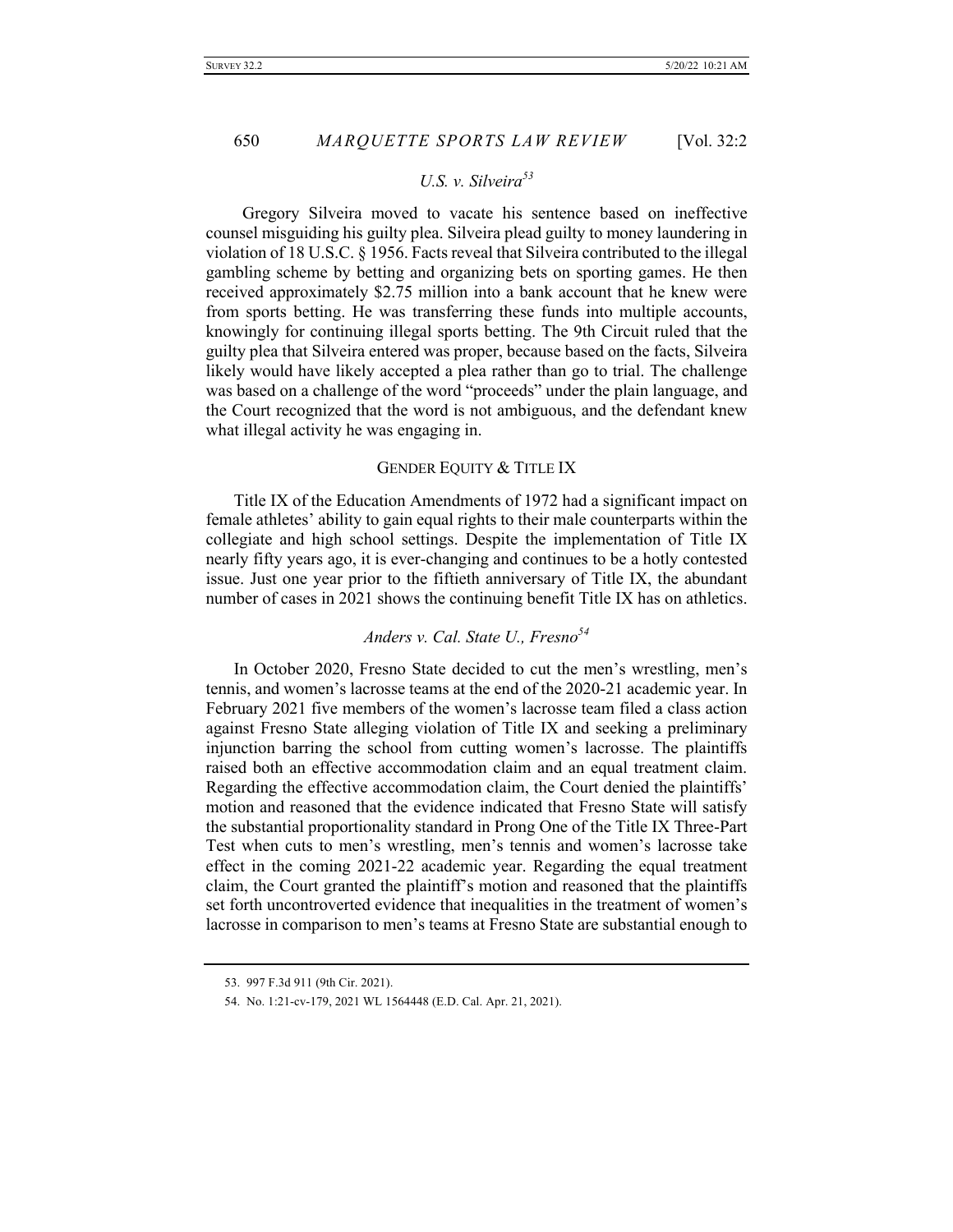deprive members of the women's lacrosse team equal athletic opportunity. Regarding the latter holding, the Court ordered that for the remainder of the 2020-21 academic year, Fresno State shall provide a dedicated locker room and practice space for the women's lacrosse team; equip the women's lacrosse team for competition; and provide the women's lacrosse team with funding and benefits on par with the average in each respect provided to Fresno State's existing varsity teams.

# *Balow v. Mich. State Univ.55*

 Michigan State University (MSU) announced that it was going to discontinue the men's and women's varsity swimming and diving programs after the end of the 2020-2021 season. Members of the women's swimming and diving team brought suit against the university claiming that MSU discriminates against women, in violation of Title IX. More specifically, they claimed that MSU provides fewer opportunities for athletic participation and the opportunities provided are of lesser quality than those sports for men. Plaintiffs asked the Court for a preliminary injunction requiring MSU to maintain its varsity women's swimming and diving team for the duration of their lawsuit. The Court denied the plaintiffs motion for a preliminary injunction because although the plaintiffs have demonstrated a likelihood of irreparable injury in the absence of an injunction, the plaintiffs have not shown a likelihood of success on their claims. After all, MSU has not improperly inflated its participation opportunities for women and because a participation gap of 25, 35 or 12 is not too large for a school of MSU's size to satisfy the test for substantial proportionality.

# *Berndsen v. N.D. Univ. Sys.56*

Plaintiffs were members of the women's ice hockey team, and they brought a judgment against their university system stating that university violated Title IX because if got rid of the hockey team. The Court in reviewing the dismissal of the case at the district court level held that the one test the district court utilized was not the only way. Title IX offers three ways to be compliant. Therefore, the lower court incorrectly dismissed the claim and this Court remanded as the female hockey players might have a workable claim.

<sup>55.</sup> No. 1:21-cv-44, 2021 WL 650712 (W.D. Mich. Feb. 19, 2021).

<sup>56.</sup> 7 F.4th 782 (8th Cir. 2021).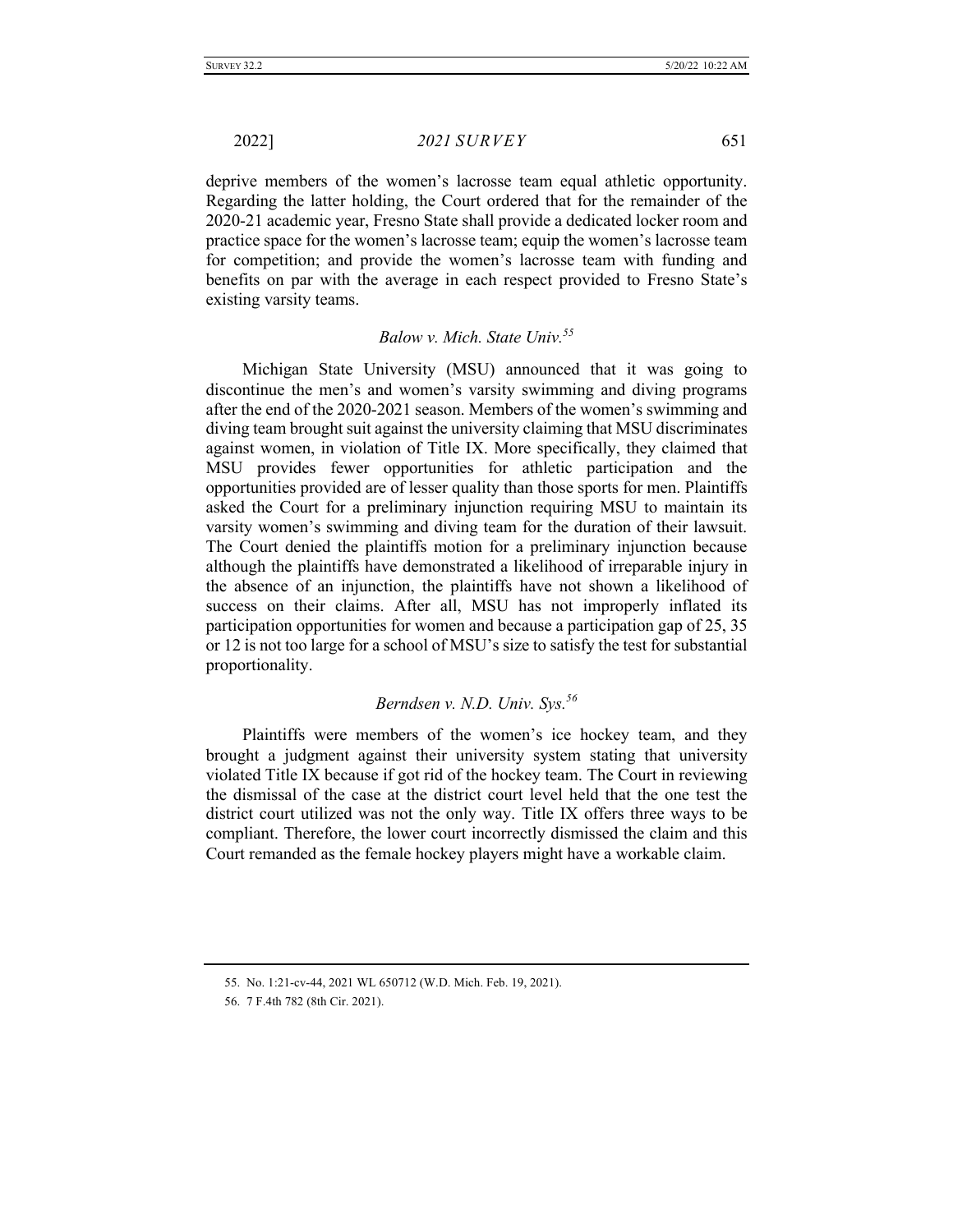### *B. P. J. v. W. Va. State Bd. of Educ.57*

 A transgender female high school student brought an action against the West Virginia State Board of Education, the West Virginia Secondary Schools Activities Commission (WVSSAC), the state school superintendent, and other defendants, alleging that state law, which required athletic teams to be designated based on biological sex and addressed who may participate on each team, violated the Equal Protection Clause of the Fourteenth Amendment and Title IX. The student filed a motion for a preliminary injunction. The Court granted the student's motion for a preliminary injunction and reasoned that she had a likelihood of success on the merits of both her equal protection and Title IX claims, and further, that she would likely suffer irreparable harm absent a preliminary injunction and that a balance of equities and public interest weighed in favor of a preliminary injunction.

# *Cohen v. Brown Univ.58*

Brown University made changes to what sports had varsity status and the previously settlement agreement between parties was relooked at after over twenty years. After a new settlement was negotiated some female athletes in the class negotiating the settlement objected the new agreement. The settlement was ultimately approved but the women appealed. This Court once again approved the settlement agreement. The Court refuted the arguments that the representatives of the class in negotiation were inadequate. Overall, the district court did not err it using its discretion to hold that the new agreement was fair and should be approved.

# *Doe v. Bd. of Regents of Univ. of Wis.59*

Jane Doe was sexually assaulted and was photographed while she was being raped. Two football players were involved. One of the players was expelled and the other was put on probation. After the expelled player was found not guilty on criminal charges, the plaintiff alleges that there was a public outcry to reinstate the player claiming Doe falsely accused him. UW readmitted the player by overturning the Title IX investigations finding of sexual assault and accepting his petition to return to school. This decision caused many alleged issues for the plaintiff. Doe brought claims that the school violated Title IX for deliberate indifference and an erroneous outcome. Additionally, Doe brought a claim against the school Chancellor for violating her due process rights. The

<sup>57.</sup> No. 2:21-cv-00316, 2021 WL 3081883 (S.D.W. Va. July 21, 2021).

<sup>58.</sup> 16 F.4th 935 (1st Cir. 2021).

<sup>59.</sup> No. 20-cv-856, 2021 WL 5114371 (W.D. Wis. Nov. 3, 2021).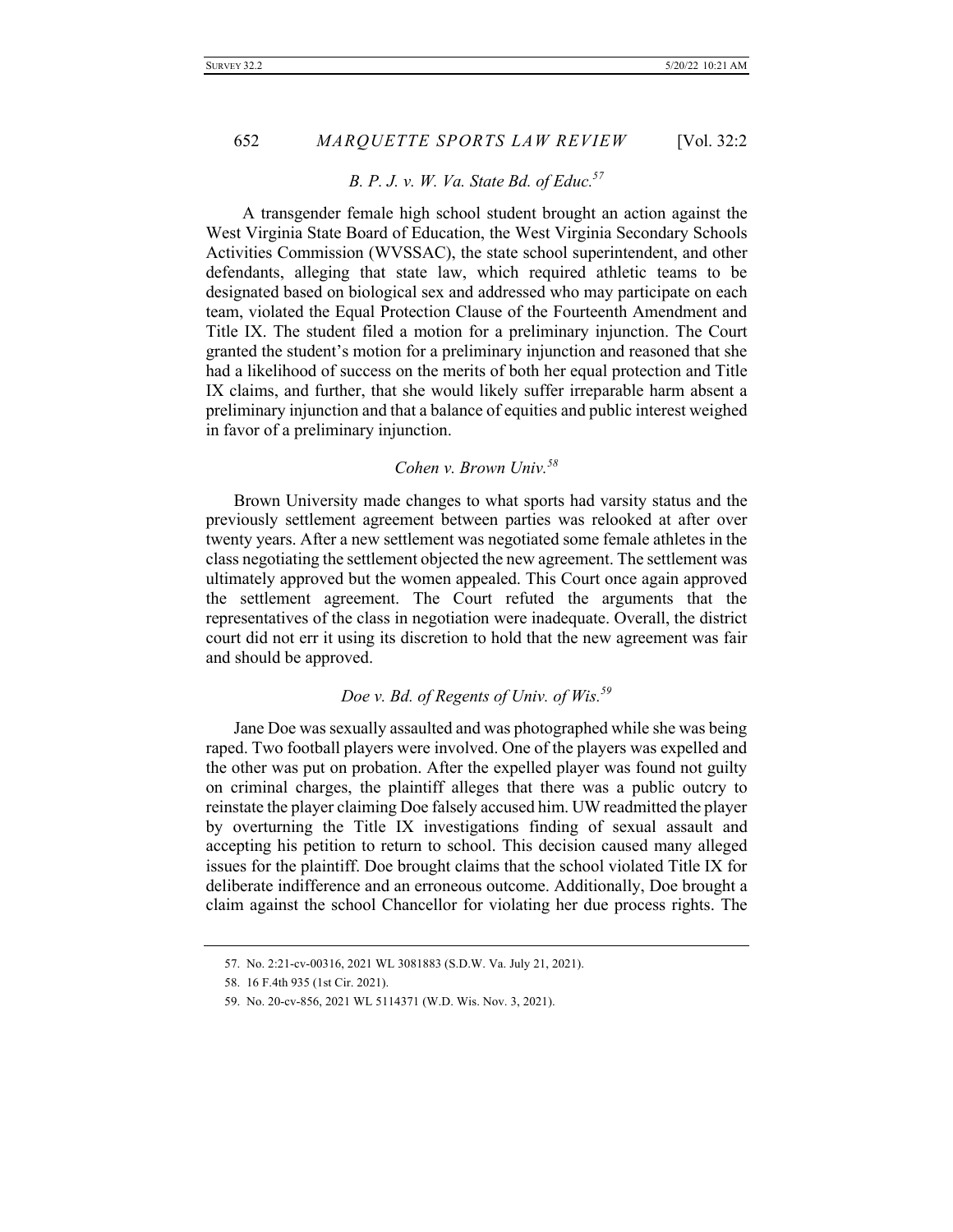Court here is reviewing the defendant's motion to dismiss. The Court holds that the plaintiff has sufficiently plead a claim of deliberate indifference based on UW allegedly forcing her to attend school with the player when he was allowed to return. Given that football is a predominantly male sport and a motivation to have the player return is because he was a star player, it is reasonable that the issues caused to the plaintiff were gender-based and the school could have made an erroneous decision. Lastly, the due process claim is dismissed because Doe received no promises to be a part of the reinstatement of the football player.

# *Du Bois v. Bd. of Regents of Univ. of Minn.60*

 Plaintiff was a female college athlete that brought action against her university's (the University of Minnesota) governing body alleging retaliation for her supporting her coach in a sexual harassment investigation by not allowing her to redshirt, and sex discrimination under Title IX. The Court granted the university's motion to dismiss and held that: 1) regardless of which test governs a Title IX retaliation claim, the plaintiff failed to meet the first element of such claim under any test, as she never complained of sex discrimination and, thus, did not engage in protected activity under Title IX; 2) participation in a sexual harassment investigation on the side of the accused is not protected activity under Title IX; and 3) the plaintiff failed to plead sufficient facts to support her claim of sex discrimination in violation of Title IX.

# *Duguid v. State Univ. of N.Y. at Albany61*

 A group of female tennis players brought suit against their school, the State University of New York at Albany, alleging that the University violated their rights under Title IX when they cancelled the women's tennis program in the spring of 2016. Their coach, Gordan Graham, joined the suit, adding claims that the University discriminated against him because of his sex and violated his right to equal protection when the University fired him because of his age. This initial group of female tennis players have since graduated and have been replaced by another group of plaintiffs who contend that the University violated Title IX by failing to provide women with opportunities to participate in intercollegiate athletics in numbers proportionate to their representation in the student body. Graham remained in the suit. The plaintiffs sought injunctive relief and the defendants sought summary judgment. The Court denied plaintiffs' injunctive relief and granted defendant's motion for summary judgment.

<sup>60.</sup> 987 F.3d 1199 (8th Cir. 2021).

<sup>61.</sup> No. 117-cv-1092, 2021 WL 2805637 (N.D.N.Y. July 6, 2021).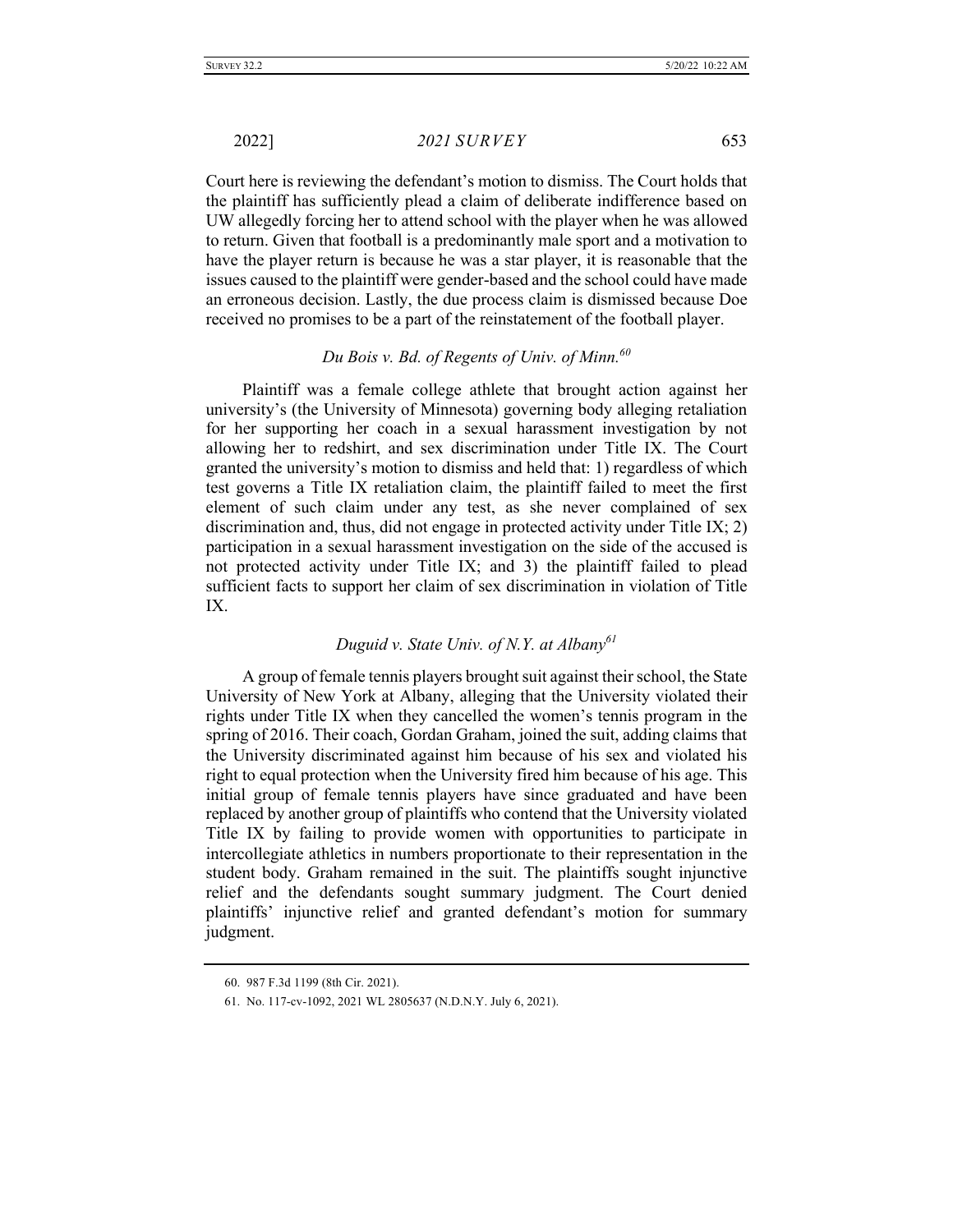### *Fader v. Telfer <sup>62</sup>*

Back in 2014, University of Wisconsin-Whitewater (UWW) wrestling coach Timothy Fade failed to inform the school of a sexual assault allegation by a wrestling recruit against the team's former manager. UWW is no stranger to controversies. After a meeting among leadership and Fader, Fader was suspended and ultimately his contract was not renewed. Fader is brining claims under First Amendment retaliation, wrongful termination, and defamation cases. In this summary judgment analysis, the Court determined that Fader did not show a prima facie case of retaliation. Fader was not fired for any protected speech it was simply that he did not follow university policy. The Court did not consider the state law claims of wrongful termination and defamation because the federal law claim failed. The defendant's summary judgment motion s granted.

# *Gagliardi v. Sacred Heart Univ.<sup>63</sup>*

 Plaintiff was the former men's tennis head coach at Sacred Heart University who brought action against the university, alleging gender discrimination and retaliation under Title VII and Title IX. He asserted that he was subject to gender-based discrimination because of his part-time classification, as well as the level of pay and resources provided to him as a coach, when compared to similarly situated female coaches, and further, that he was retaliated against for reporting his inequitable treatment, which resulted in his termination. The Court granted summary judgment in favor of the university because the plaintiff did not establish a prima facie case of gender discrimination and failed to show that the university's proffered legitimate, nonretaliatory reason for his termination was pretextual.

# *Gordon v. Jordan Sch. Dist.64*

Parents of a group of female high-school students filed a class action lawsuit against the state high school activities association and school districts alleging that failure to sanction and offer girls tackle football as a high school sport violated the Equal Protection Clause of the Fourteenth Amendment as well as Title IX. The Court held that neither the Equal Protection Clause nor Title IX were violated. Regarding the Equal Protection Clause, the Court reasoned that the defendants did not classify students on the basis of sex in determining who may play high school football and that girls are actually permitted to play

<sup>62.</sup> No. 16-cv-1107, 2021 WL 4991418 (E.D. Wis. Oct. 27, 2021).

<sup>63.</sup> 855 Fed. Appx. 1 (2d Cir. 2021).

<sup>64.</sup> No. 217-cv-00677, 2021 WL 777581 (D. Utah Mar. 1, 2021).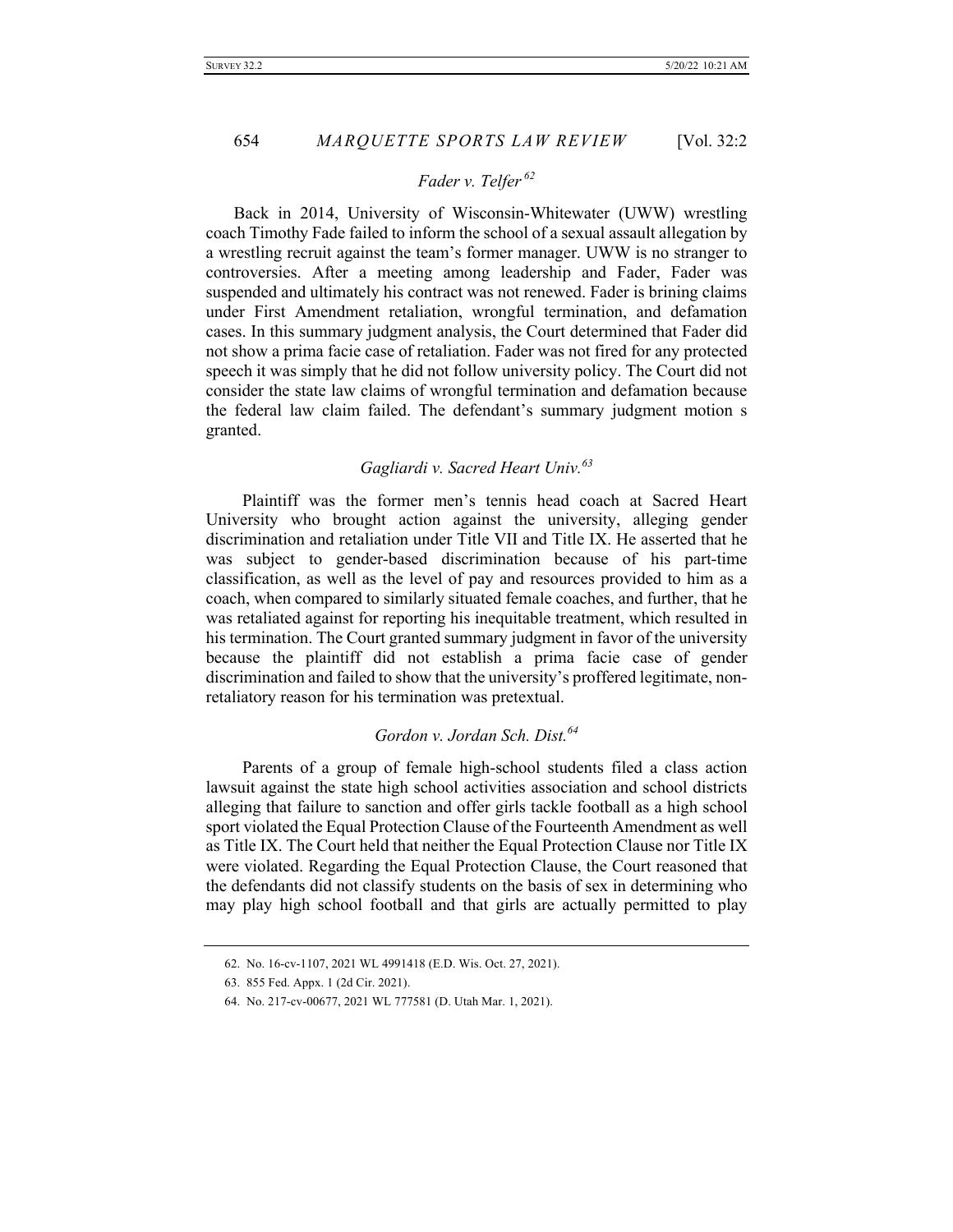football and do in fact play, despite in extremely limited numbers. Regarding Title IX, the Court reasoned that although the plaintiffs demonstrated some degree of unmet interest in girls tackle football and there may be a sufficient ability to sustain teams, the plaintiffs failed to demonstrate a reasonable likelihood of competition.

# *Lazor v. Univ. of Conn.<sup>65</sup>*

Plaintiffs were members of the women's rowing team at the University of Connecticut who brought action against the university claiming that their decision to eliminate the women's rowing team violated Title IX. The plaintiffs moved for a temporary restraining order (TRO) to maintain the status quo pending a ruling on their motion for a preliminary injunction. The Court granted the plaintiffs motion for a TRO on the grounds that: 1) the plaintiffs established that they were likely to succeed on the merits of the claim; 2) they established irreparable harm in the absence of a TRO; 3) the balancing of equities supported issuance of a TRO; and 4) public interest supported the issuance of a TRO.

# *Portz v. St. Cloud State Univ.<sup>66</sup>*

 Student athletes brought action against their university claiming gender discrimination under Title IX when the university canceled some women's sports teams. The female student athletes received a favorable action, but the defendants appealed. The Court of appeals found that the findings of the district court were partly erroneous. The analysis of the treatments and benefits incorrectly relied on the facts of the case, which led to an incorrect scope of the decision. The injunction currently in place demands more than Title IX. This Court states that the university does not need to provide equal treatment and benefits amongst the tiered system. Additionally, the district court neglected to include facts regarding the volleyball team. The case is remanded to decide these issues. However, the Court did not err in finding that the tiered system the university uses was being used to allocate resources for teams within the same school. This fact was correctly applied to the necessary analysis by the district court, and they correctly concluded that the school did violate Title IX as it didn't give equal opportunities for women and men to participate.

<sup>65.</sup> No. 3:21-cv-583, 2021 WL 2138832 (D. Conn. May 26, 2021).

<sup>66.</sup> 16 F.4th 577 (8th Cir. 2021).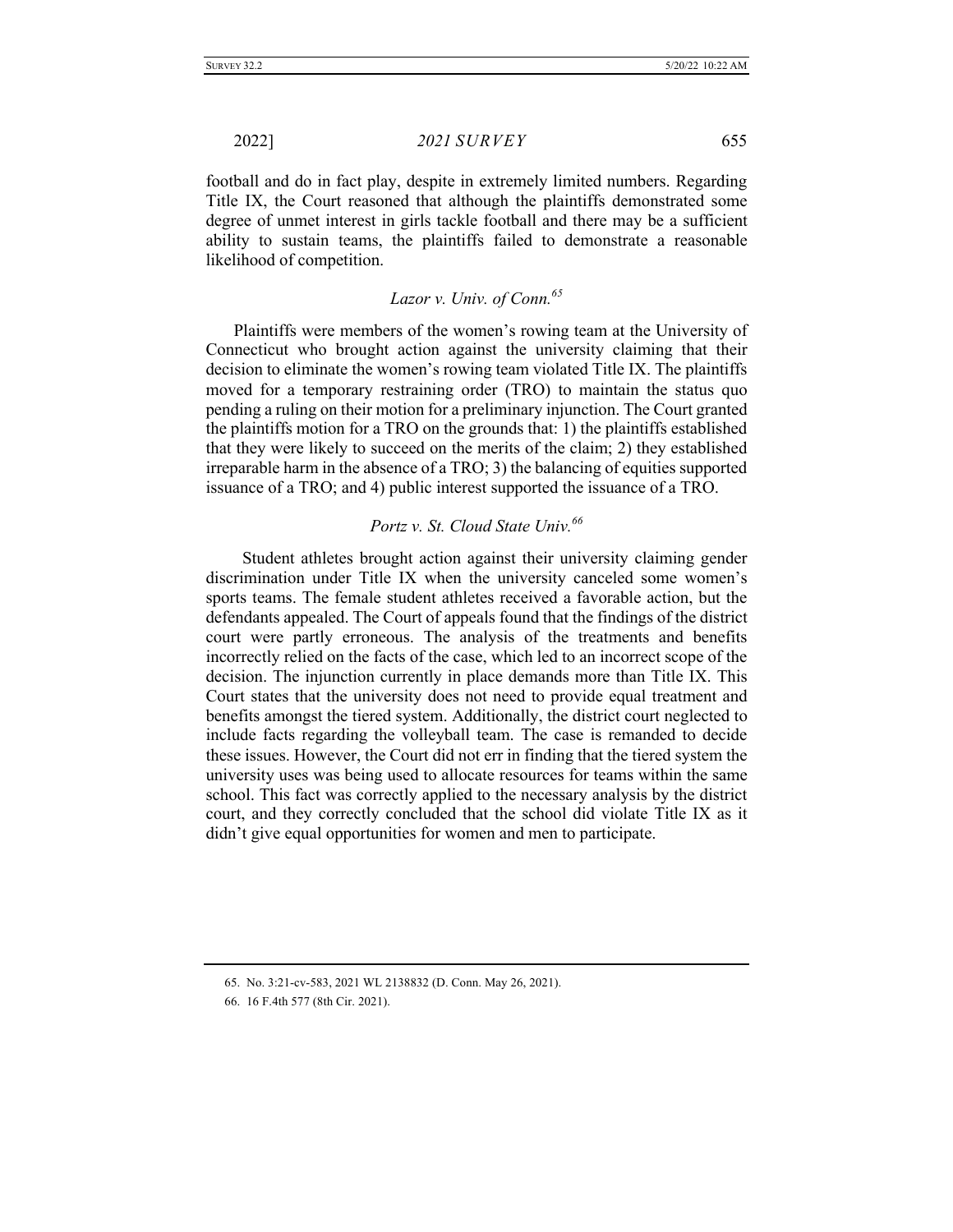### *Soule by Stanescu v. Conn. Ass'n. of Schs., Inc.67*

 Plaintiffs claimed that the transgender policy of the Connecticut Interscholastic Athletic Conference, which permits high school students to participate in sex-segregated sports consistent with their gender identity, puts non-transgender girls at a competitive disadvantage in girls' track and therefore violates Title IX, which requires that if a school provides athletic programs or opportunities segregated by sex, it must do so in a manner that gives the sexes equal athletic opportunity. The Court dismissed the action on the grounds that it is moot due to the graduation of the two students whose participation in girls' track provided the impetus for this action.

# *Warmington v. Bd. of Regents of Univ. of Minn.<sup>68</sup>*

 Plaintiff is a former head coach for the University of Minnesota's women's cross-country and track-and-field teams who alleges that the university violated Title IX because she was constructively terminated based on sex discrimination and she was subjected to a hostile work environment on account of her sex. The Court granted the university's motion to dismiss and reasoned that the plaintiff's complaint did not plausibly give rise to an inference of discrimination on the basis of her sex as the reason for her termination, and that her allegations were insufficient as a matter of law to state a hostile work environment claim.

# *Wiler v. Kent State Univ.69*

 Plaintiff was a former women's field hockey coach at Kent State University and alleged that the university was in violation of Title IX because they paid her less than her male counterparts and because they constructively discharged her following her complaints about the unequal treatment she alleged, retaliated against her, and otherwise engaged in unlawful sex discrimination. The Court granted the university's motion to dismiss and reasoned that the plaintiff failed to state a plausible claim for discrimination based on facts separate from wage discrimination.

#### INTELLECTUAL PROPERTY LAW

Trademarks, copyrights, and patents generate billions of dollars in revenue for the sports industry in the form of sponsorship deals, advertisements, licensing agreements, and merchandise sales. Therefore, these intellectual

<sup>67.</sup> No. 3:20-cv-00201, 2021 WL 1617206 (D. Conn. Apr. 25, 2021).

<sup>68.</sup> 998 F.3d 789 (8th Cir. 2021).

<sup>69.</sup> No. 5:20-cv-490, 2021 WL 809350 (N.D. Ohio Mar. 3, 2021).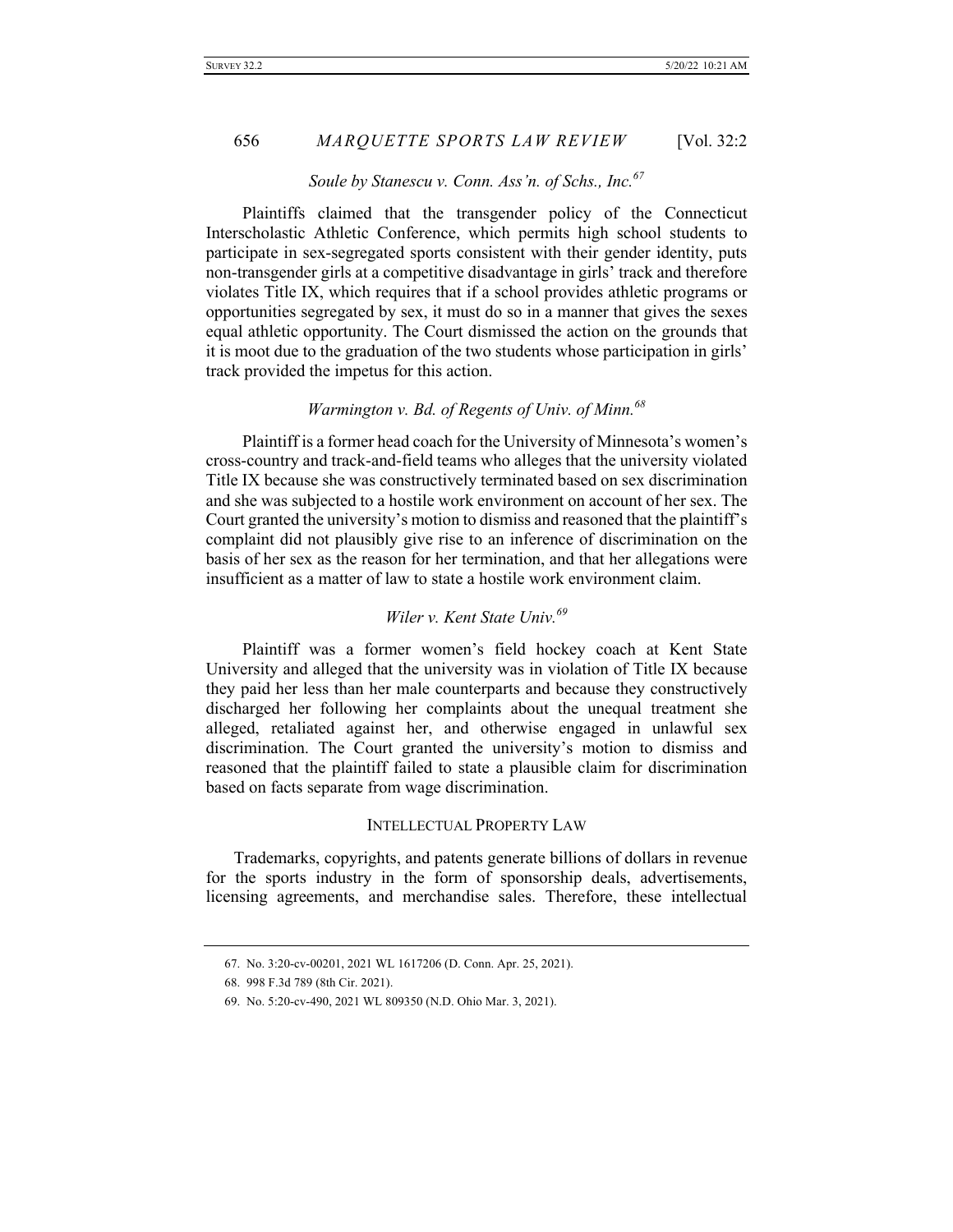property rights have become a highly contested issue within the sports context as entities seek all available measures to protect their intellectual property, as illustrated by the following cases.

## *Antetokounmpo v. Searcy<sup>70</sup>*

NBA Player Giannis Antetokounmpo brought suit against Kenneth Searcy for misuse of his registered trademark the "GREEK FREAK" for selling a variety of items on Redbubble.com with the Greek Freak mark. Searcy did not timely answer, so Antetokounmpo moved for a default judgement, statutory damages, pre-judgment interest, attorneys' fees and costs, and injunctive relief. The Court ruled in favor of Antetokounmpo due to a likelihood of confusion between the marks and granted him \$9,235.50 in statutory damages, \$9,730.20 in attorney's fees, and a permanent injunction requiring Searcy to stop selling and immediately recall all the products bearing the "GREEK FREAK" mark.

# *Phillies v. Harrison/Erickson <sup>71</sup>*

 The Philadelphia Phillies mascot was designed by Harrison and Erickson. The pair assigned the copyright of the design to The Phillies indefinitely. In 2020 the granted copyright was revoked. The Phillies then designed another mascot costume under the same name of Phillie Phanatic. The Phillies also brought an action against the original designers. The pair brought an infringement claim against the Phillies. Now, the Phillies motioned for summary judgment on their claims and dismissal of the counterclaim. The Court here deals with a significant number of claims but most importantly they recommend the dismissal of the Phillies claim against the copyright's validity and authorship. The Court should also find that the original artist validly terminated the Phillies rights to use works created after the date the copyright was originally granted. Additionally, they recommend the Court grant summary judgment for the Philie's as the new artwork is a derivative work. The motion to dismiss the copyright infringement case against the Phillies should be denied in part but granted in part when it comes to the use of the new mascot design created after the date of termination.

#### LABOR & EMPLOYMENT LAW

The National Labor Relations Act governs the relationship between private employers and their employees, which greatly impacts professional sports as most professional sports leagues are private entities. Further, most American

<sup>70.</sup> No. 20-cv-5055, 2021 WL 3233417 (S.D.N.Y. May 20, 2021).

<sup>71.</sup> No. 19-cv-7239, 2021 WL 5936523 (S.D.N.Y. Aug. 10, 2021).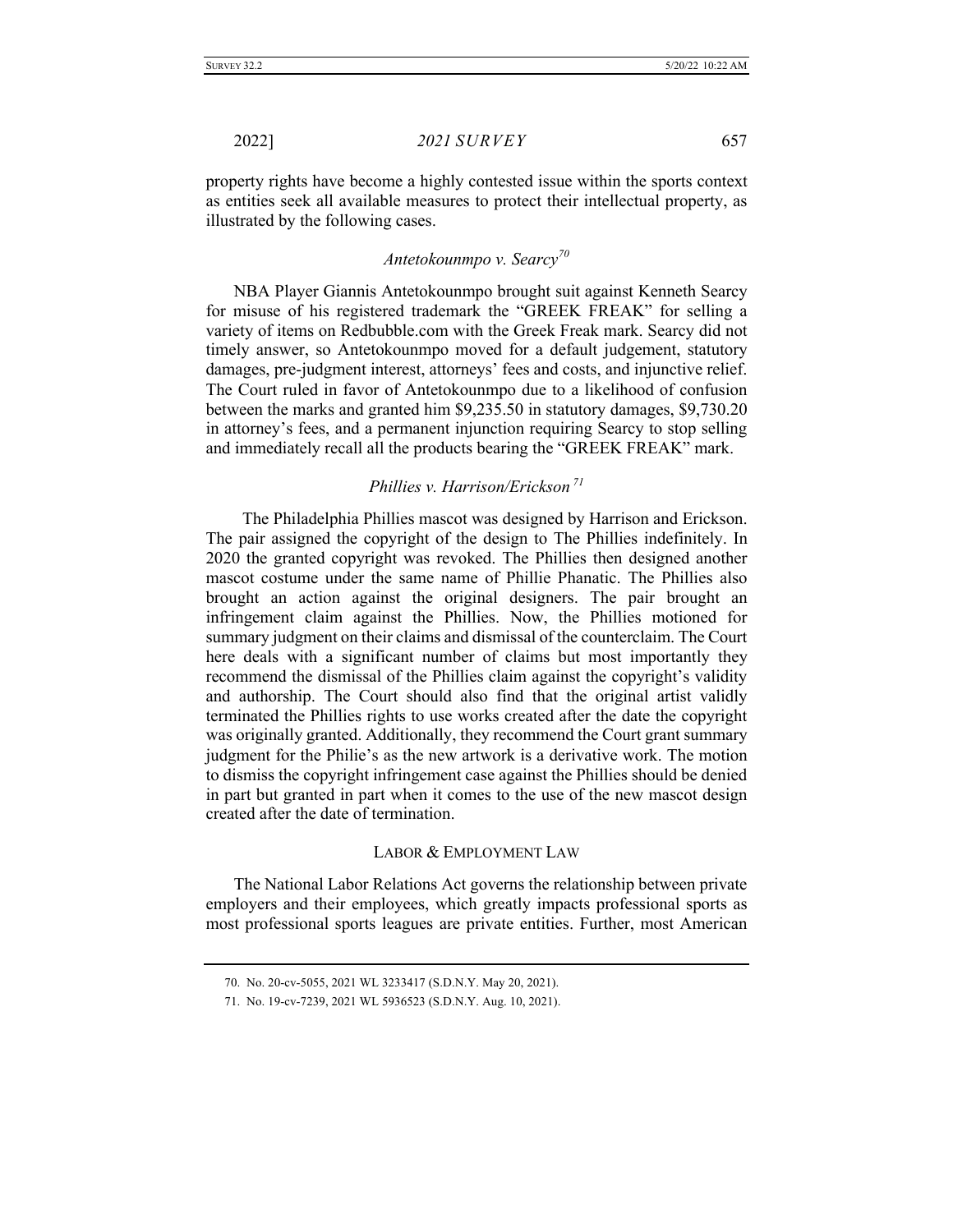professional sports leagues are unionized and covered by their respective collective bargaining agreements. Additionally, federal and state employment laws regulate employment relationships in the sports industry. The following cases highlight the intersection of labor and employment law and sports.

# *Cason v. NFL Players Ass'n72*

 Plaintiffs here are former NFL players who now suffer from "total and permanent" disability and receive benefits as retired players. The defendants are the NFL Players Association (NFLPA), representatives of the NFL teams and the active players' union. The collective bargaining agreement (CBA) was alleged by the plaintiffs to include a provision that would decrease or altogether eliminate their benefits. The CBA was negotiated and agreed upon by the NFL and the NFLPA. The new CBA was agreed upon in 2020, with the last agreement in 2011. The plaintiffs argue that the newer benefits are impermissibly reduced by the 2020 CBA, and they cannot be altered once plaintiffs qualified for them. The Court dismissed the claims because the plaintiffs lacked standing and failed to show they suffered an injury in fact.

# *Cruce v. Berkeley Cty. Sch. Dist. 73*

Former athletic director at the defendant's school district filed suit for wrongful termination and defamation. The athletic director, the plaintiff, was also a coach and teacher in the district for about 20 years. The coach sent emails to other coaches and employees regarding players' athletic eligibility and was later terminated. The district court held for the coach/athletic director, but the Court of Appeals reversed. The Appellate Court reasoned that the coach did not prove actual malice, and that he was barred from recovery against the district.

# *Johnson v. NCAA <sup>74</sup>*

Student athletes brought claim against their universities claiming violations under the Fair Labor Standards Act and various state laws. The athletes alleging, they were employees of their universities, and the universities are violating FLSA by not paying the student's minimum wage. The defendants moved to dismiss claiming the students have not plausibly alleged that they are employees because the students are amateurs, and the Department of Labor has said athletes are not employees. The Court took the reasoning of prior precedent and rejected the idea of the tradition of amateurism in the NCAA that means the students are

<sup>72.</sup> No. 1:20-cv-01875, 2021 U.S. Dist. LEXIS 87595 (D.D.C. May 7, 2021).

<sup>73.</sup> 435 S.C. 7 (Ct. App. 2021).

<sup>74.</sup> 556 F. Supp. 3d 491 (E.D. Pa. 2021).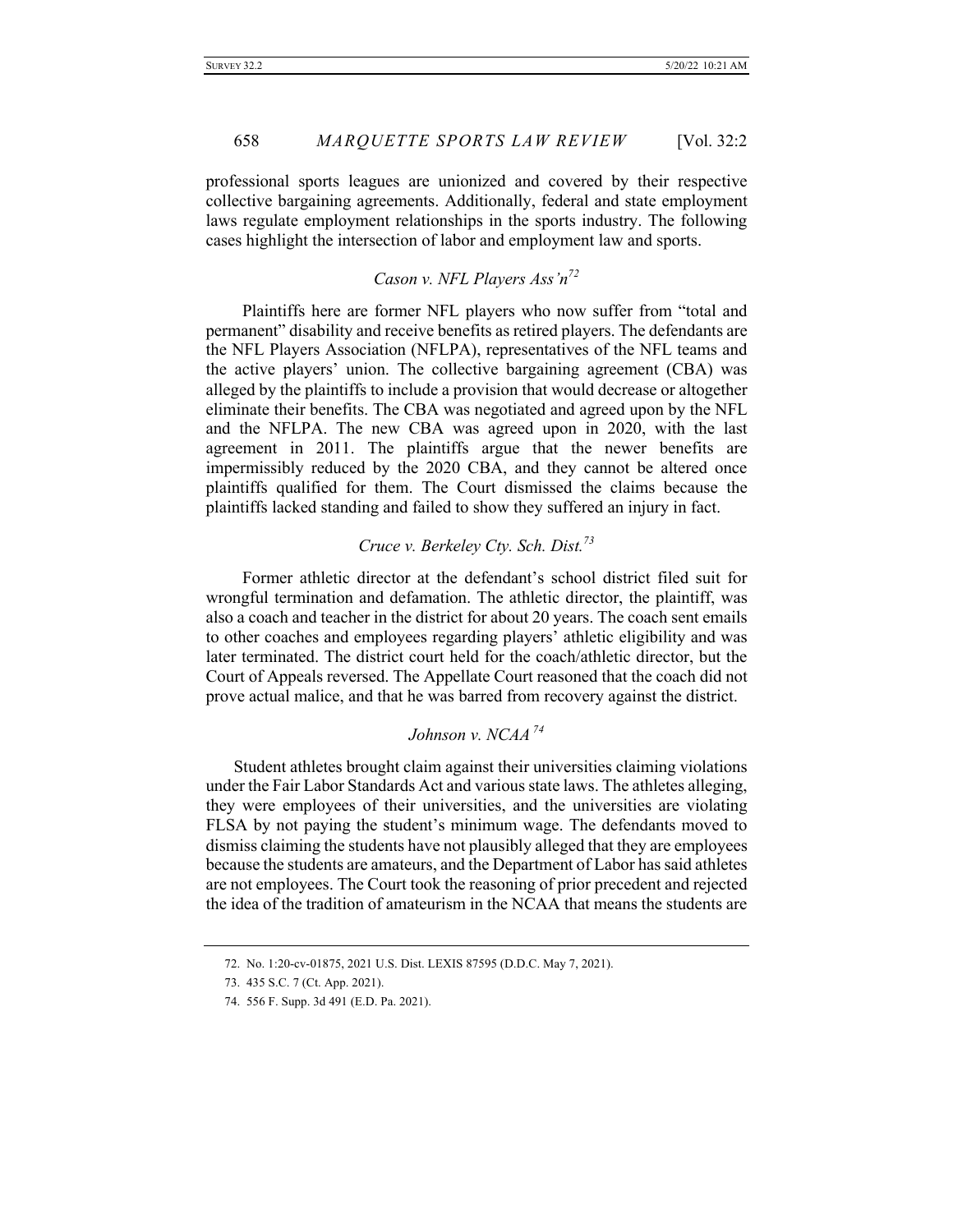not employees under FLSA. The Department of Labor regulations the defendants rely on does not conclude that the student athletes are not employees. Finally, the factor test to determine if the students have plausibly alleged that they are employees shows that the plaintiffs did plausibly show they were employees and the motion to dismiss was denied.

# *Lukasak v. Premier Sports Events LLC75*

 In this case, the plaintiff is the founder of the defendants, a sports management company that was purchased by an event management company. This company has worked with the NFL, NCAA, MLS, and other sport entities on event management. At the time of the buyout, Lukasak signed an employment agreement with a bonus incentive agreement, and managed dayto-day operations. Plaintiff was later fired and sued his employer for employment discrimination under Title VII of the Civil Rights Act of 1964. Plaintiff alleges he was fired because Mr. Griffin, another executive who was superior to plaintiff, was after authority and control, and that is enough to constitute a Title VII violation. However, the Court denies the Title VII violation on grounds that the defendant was not plaintiff's true employer within the meaning of Title VII, and therefore Mr. Griffin cannot be liable for any violations that had occurred.

### *O.M. v. Nat'l Women's Soccer League, LLC<sup>76</sup>*

The National Women's Soccer League (NWSL) and the NWSL Players Association (NWSLPA) agreed upon a collective bargaining agreement that includes an age rule. This rule determined that no players are eligible to play for the league until they are at least 18 years old. Plaintiff is a fifteen-year-old soccer player who argues if she remains barred from playing until 18, it will slow her development, delay her improvement, and impede her overall career. The defendants did not present any compelling evidence for why their policy supported any procompetitive justifications. The Court granted the TRO and defendants were enjoined from enforcing the age restriction rule, even though it was in their CBA with the NWSLPA.

#### TORT LAW

Tort law represents the most widely litigated issue within the sports context. Tort law governs the duty of care to participants, coaches, and spectators. Generally, courts must evaluate the inherent risks associated with the sports, in

<sup>75.</sup> No. 2:20-cv-00124, 2021 U.S. Dist. LEXIS 20081 (D. Me. Feb. 3, 2021).

<sup>76.</sup> No. 3:21-cv-00683, 2021 U.S. Dist. LEXIS 97840 (D. Or. May 24, 2021).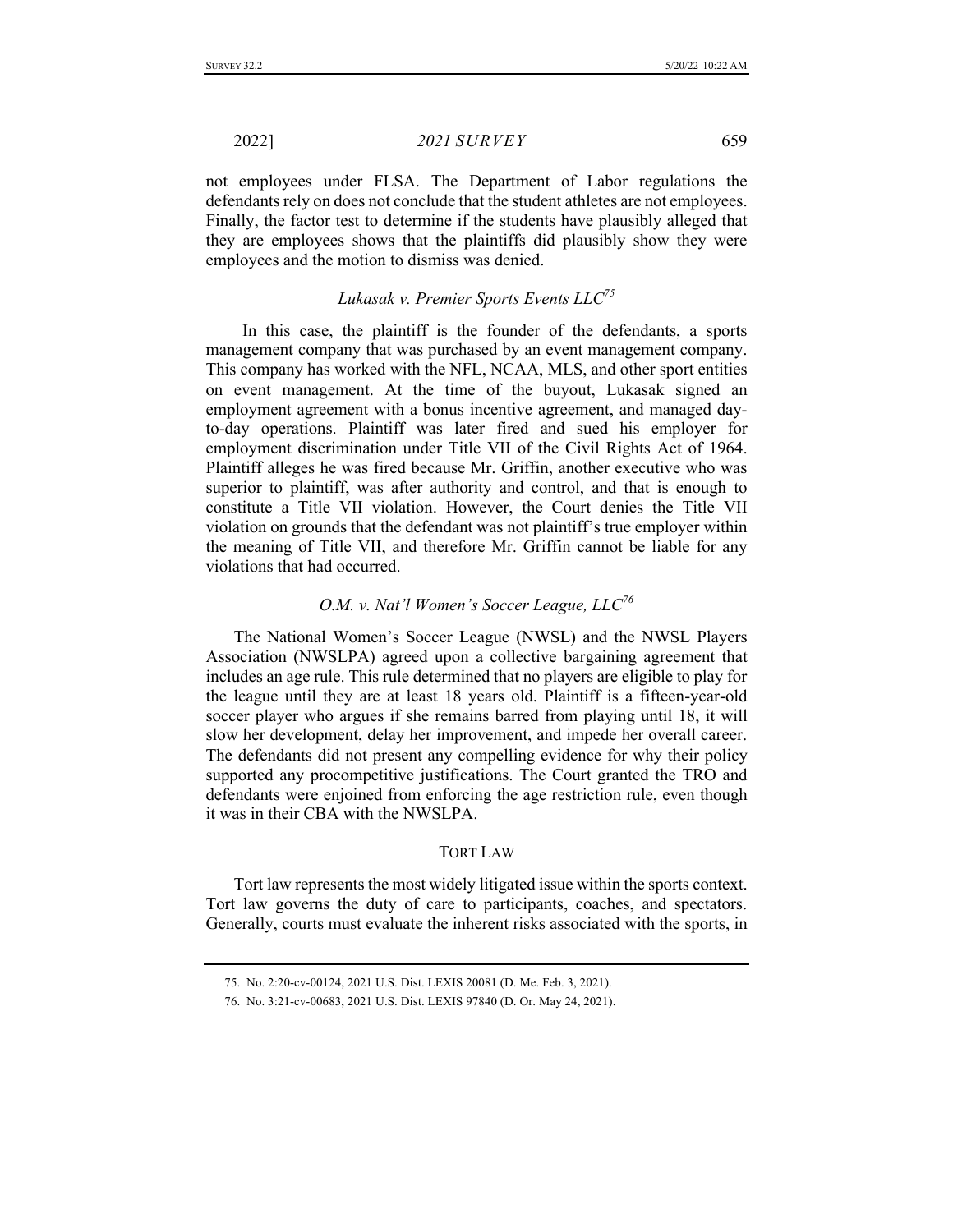relation to the degree of safety due to others involved. The following cases illustrate how courts analyze tort claims within a wide variety of aspects of sports.

# *Adams v. BRG Sports, Inc.77*

 The plaintiffs, all former high school football players, sued BRG Sports and Riddell, Inc. which design, manufacture and sell football helmets. The plaintiffs allege that the football helmets had a design defect and failure to warn thus causing the plaintiffs to suffer brain and neurocognitive injuries. The defendants seek summary judgment. The Court granted summary judgment in favor of the defendants.

# *Barragan v. Cont'l Adult Soccer League<sup>78</sup>*

Barragan was watching her son's nighttime soccer game from the sidelines. Two players chasing after the ball went out of bounds and collided with Barragan. Barragan sued Continental Adult Soccer League for negligence. The trial court granted Continental's summary judgment motion, finding Continental did not owe a duty to Barragan under the primary assumption of risk doctrine. On appeal, Barragan contends that Continental owed a duty not to increase the risks to spectators inherent in the game of soccer, and it breached that duty by failing to provide lighting on the field where her son's game was played. The Court of Appeals reversed the trial court's decision.

#### *Bodden v. Holiday Mountain Fun Park Inc.79*

 Beginner skier and parent brought a negligence action against a ski park after the beginner skier suffered injuries from crashing into a safety fence after a ski instructor had improperly gauged the new skier's ability. The Court granted summary judgment in favor of the ski park. The plaintiffs appealed. The Court of appeals reversed.

### *Brown v. El Dorado Union High Sch. Dist.<sup>80</sup>*

A high school student suffered a traumatic brain injury during a football game in which he played the majority of the plays before removing himself from the game and collapsing. Summary judgment was granted for the school district.

<sup>77.</sup> 2021 WL 1517881 (N.D. Ill. April 17, 2021).

<sup>78.</sup> 2021 WL 688539 (Cal. Ct. App. Feb. 23, 2021).

<sup>79.</sup> 200 A.D. 3d 1432, 160 N.Y.S.3d 433 (2021).

<sup>80.</sup> No. C088204, 2022 WL 908883 (Cal. Ct. App. Mar. 29, 2022).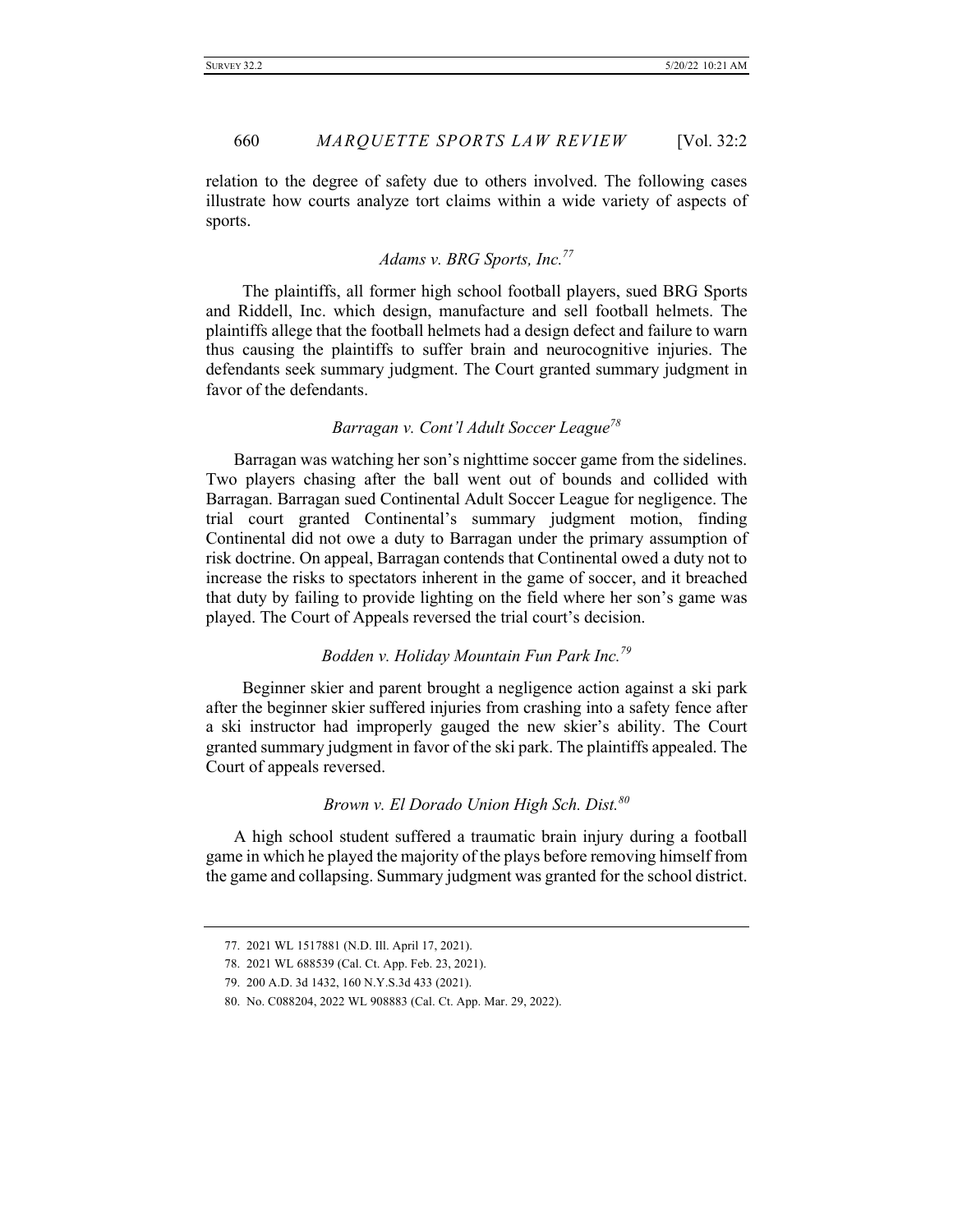The plaintiff appealed and the Court held that the school was not liable for gross negligence of the athlete's injury.

### *Colantonio v. Mount Sinai Union Free Sch. Dist.81*

 Student's mother brought a personal injury action against Mount Sinai Union Free School District for injuries sustain by student during physical education class. Mount Sinai Union Free School District requested summary judgment and was granted at the trial court and appellate court levels. The Supreme Court affirmed the decision and held that the school district is not liable for injuries sustained by student during physical education class.

# *Dean v. De La Salle of New Orleans, Inc.82*

A child who attended summer football training camp at school seek to recover from injuries sustained in a physical altercation with another attendee that occurred in the locker room. The court granted summary judgment for the school. The plaintiffs appealed. The Court of Appeals affirmed.

# *Dennehy v. E. Windsor Reg'l Bd. of Educ.83*

Student, who was struck in the back of the neck by an errant soccer ball while participating in field hockey practice on the school's renovated athletic field, brought action against the Board of Education, school, and field hockey coach, alleging negligence and negligence in hiring, retaining, training, and supervision of employees. The Superior Court denied student's motion for reconsideration of its previous order granting summary judgment to Board of Education and school. Student appealed. The Appellate Division held that coach as a public employee was subject to the duties, responsibilities, and immunities in the Tort Claims Act (TCA), rather than heightened recklessness standard applied to co-participants in sporting events. The Court reversed and remanded.

# *Donovan v. Sutton84*

 Skier brought negligence action against child who collided with her while learning to ski and child's father. The Third District Court granted summary judgment in favor of defendants. The skier appealed the decision. The Court of Appeals affirmed the decision. Certiorari was granted and the decision was affirmed.

<sup>81.</sup> 193 A.D. 3d 1031, 147 N.Y.S. 3d 663 (2021).

<sup>82.</sup> No. 2021-ca-0388, 2021 WL 6051829 (La. App. Dec. 21, 2021).

<sup>83.</sup> 469 N.J. Super. 357, 264 A.3d 312 (App. Div. 2021).

<sup>84.</sup> 498 P.3d 382 (Utah 2021).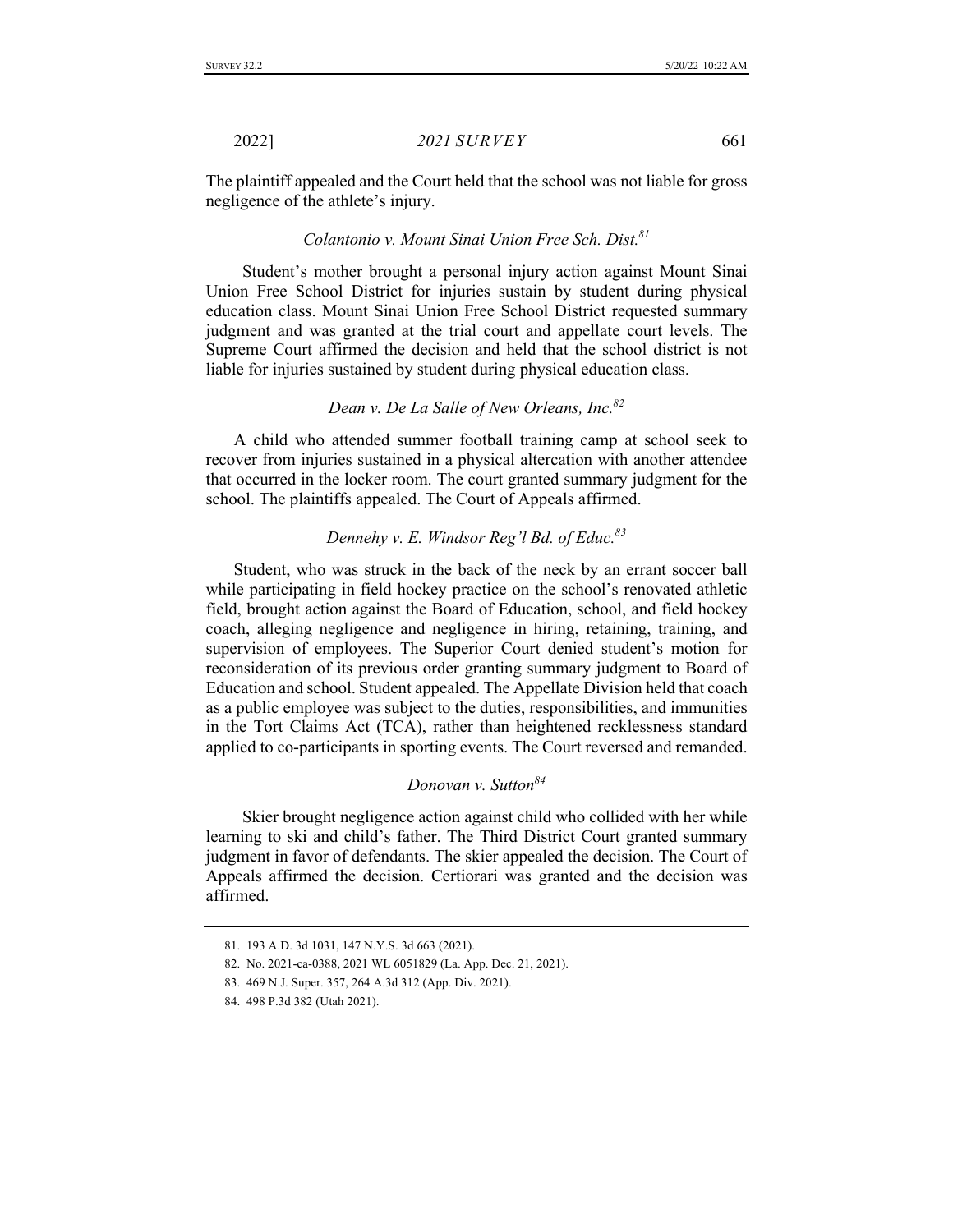### *Elalouf v. Sch. Bd. of Broward Cnty.85*

 Elalouf played on his high school soccer varsity team. During a game, another player hit Elalouf while he attempted a shot on goal. The hit threw appellant int o an unpadded cement barrier near the soccer field. Prior to the game, Elalouf and his father singed a consent and release form liability form. Elalouf argues that for public policy reasons that consent and release from liability form should not be enforced. The appellant count affirmed that the form should be upheld.

# *Grady v. Chenango Valley Cent. Sch. Dist.86*

 High school baseball player brought action against school district seeking damages for injuries sustained to his right eye after being struck in the head by a baseball during practice. The school district requested a motion for summary judgement. The trial court granted the motion for summary judgement. The high school baseball player appealed. The Appellate Court held that the player voluntarily assumed the risk of injury of being hit by a baseball while at baseball practice.

# *Kumar v. Sevastos87*

Zachary Kumar alleged that during an indoor soccer game at Lost Nation, Sevastos illegally slide tackled him cause Kumar to collide with an improperly placed padded boundary wall. As a result, form this collusion Kumar sustained injuries. The trial court ruled that Kumar's injury resulted from inherit risks of the game and Savastos was entitled to summary judgement. Kumar appealed, arguing that Lost Nation Sports Park is liable for the design of the wall and that an illegal tackle is not a primary assumption of the risk. The Appeals Court affirmed the trial court's decision.

# *Miller v. Cardinal Mooney High Sch.88*

Megan Miller, a high school basketball player, brought suit against Cardinal Mooney High School alleging that the high school's negligence resulted in injury to her fingers. The injury occurred when another basketball player crashed into the locker room door as she was leaving. The door then slammed on Mooney's hand. The high school filed a motion for summary judgment, the

<sup>85.</sup> 311 So. 3d 863 (Fla. Dist. Ct. App. 2021).

<sup>86.</sup> 190 A.D. 3d 1218, 141 N.Y.S. 3d 513 (2021).

<sup>87.</sup> 174 N.E. 3d (Ohio Ct. App. June 3, 2021).

<sup>88.</sup> 168 N.E. 3d 1254 (Ohio Ct. App. Jan. 21, 2021).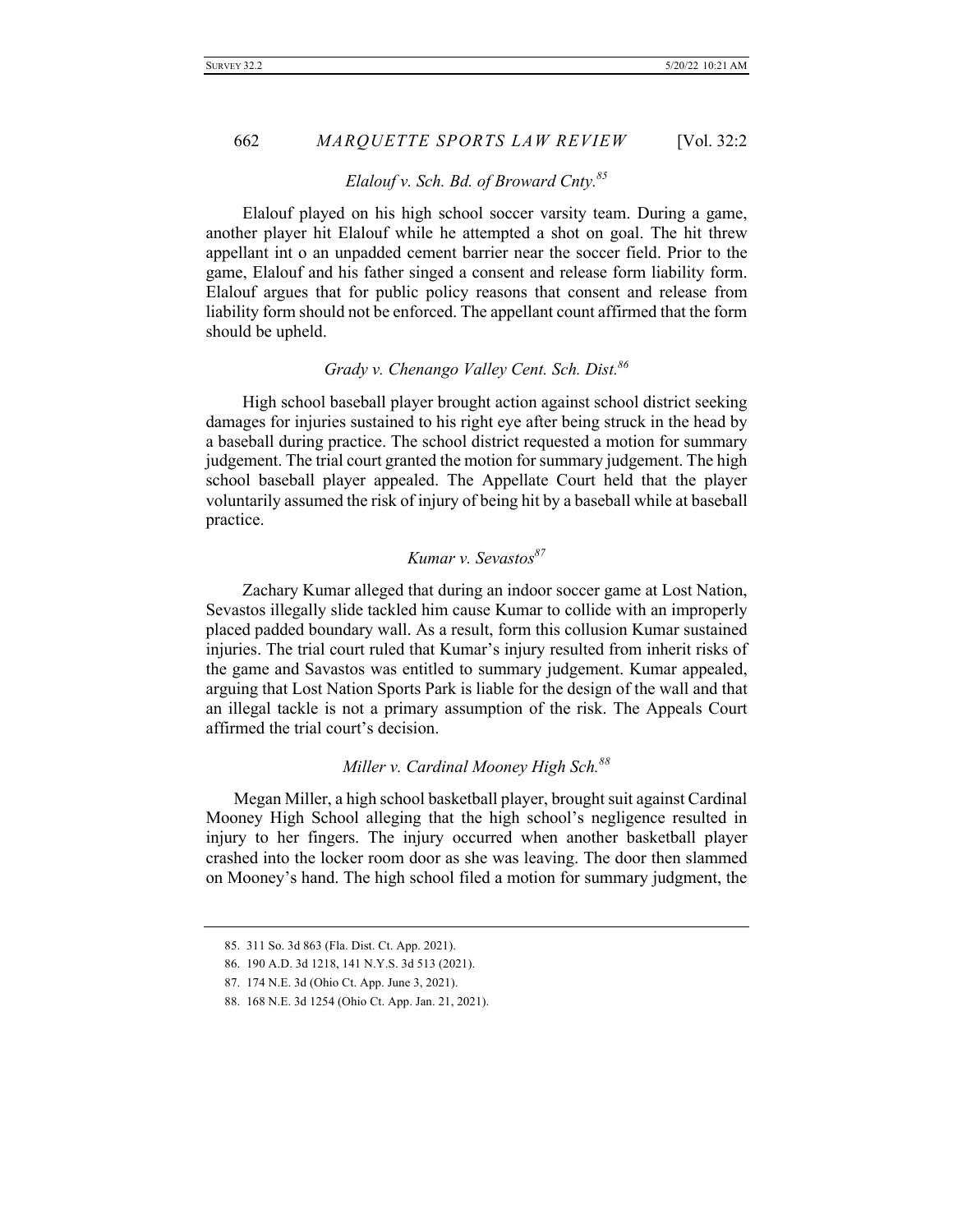motion was granted. Mooney then appealed. The Appeals Court affirmed the decision stating that this injury was customary and inherent part of the game.

### *Sch. Bd. of Broward Cnty. v. McCall89*

McCall was attending a high school basketball game when he suffered injuries in a crowd of people leaving the school after the game ended. McCall alleges he sustained injuries from the school board failing to provide adequate security and crowd control. The school board requested summary judgment; the motion was denied. The school board appealed. The Court of appeals held that the school board owed a duty to provide security to attendees of game did not render sovereign immunity inapplicable, and school board's development of security plan for game was planning-level function shielded from tort liability be sovereign immunity.

# *Secky v. New Paltz Cent. Sch. Dist.90*

 A minor child sustained injuries from another child during a school basketball practice. The mother of the child that was injured brought suit against the school for negligence. The Court held that the child assumed the inherent risk of injury when participating in the basketball drill.

### *Spearman v. Shelby Cnty. Bd. of Educ.91*

A middle-school student was struck by a shot put thrown by a track and field coach during tryouts leaving the child injured. The mother of the child brought a claim against the school system. The Court awarded the child \$200,000 in compensatory damages. The school appealed the decision. The Appellate Court affirmed the decision.

### *Standish v. Jackson Hole Mountain Resort Corp.92*

Skier sustained severe injuries to his right leg when his ski struck a skiand-a-half foot stump covered with snow. The skier brought a negligence action against the owner and operator of the ski resort. The U.S. District Court granted summary judgment in favor of the owner and operator. The skier appealed. The Court of Appeals affirmed the judgment ruling that skiing into a snow-covered tree stump was an inherent risk of skiing assumed by the skier.

<sup>89.</sup> 322 So. 3d 655 (Fla. Dist. Ct. App. 2021).

<sup>90.</sup> 195 A.D. 3d 1347, 151 N.Y.S.3d 202 (2021).

<sup>91.</sup> 637 S.W. 3d 719 (Tenn. Ct. App. 2021).

<sup>92.</sup> 997 F. 3d 1095 (10th Cir. 2021).